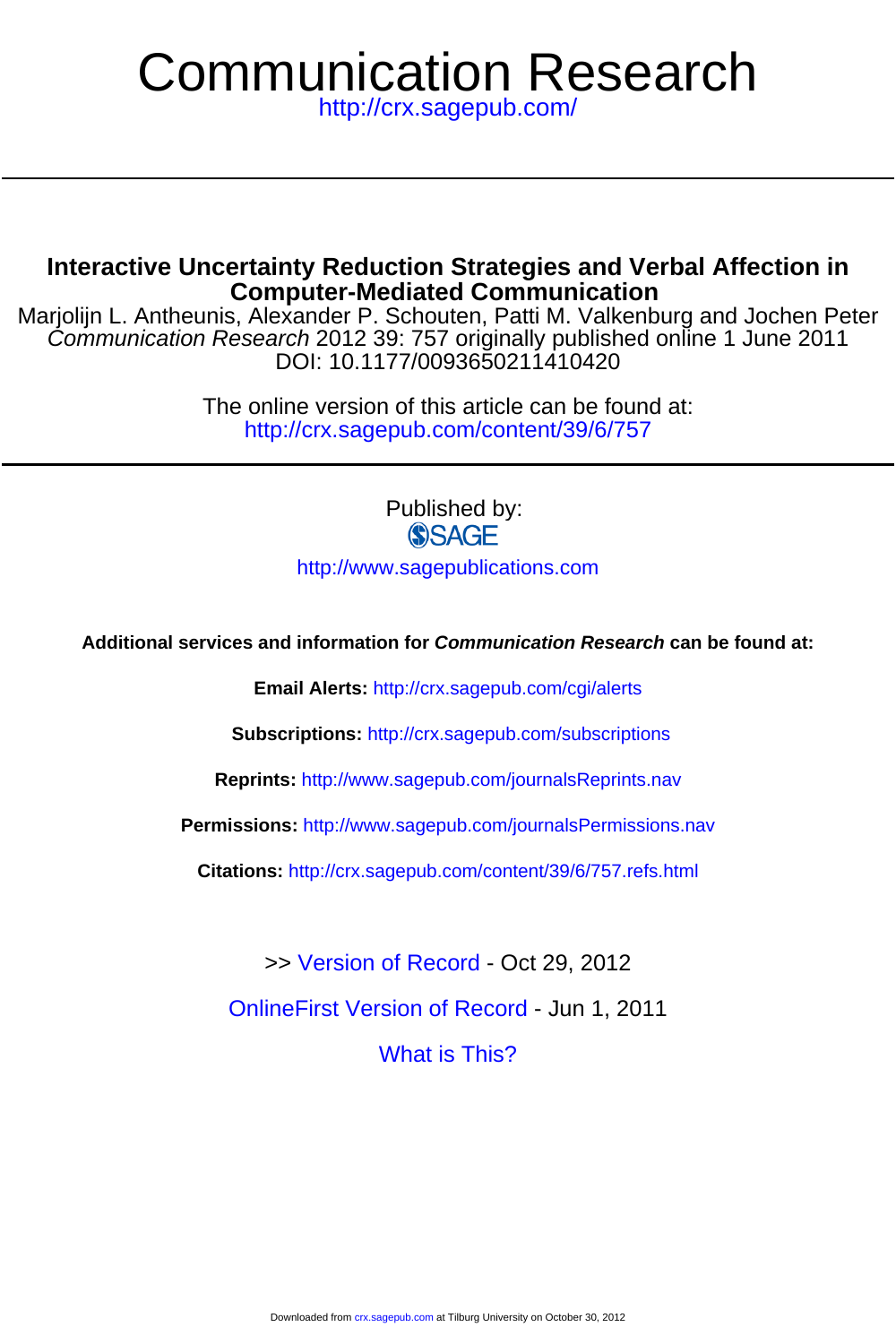**Interactive Uncertainty Reduction Strategies and Verbal Affection in Computer-Mediated Communication**

Communication Research 39(6) 757–780 © The Author(s) 2012 Reprints and permission: sagepub.com/journalsPermissions.nav DOI: 10.1177/0093650211410420 http://crx.sagepub.com



**Marjolijn L.Antheunis<sup>1</sup>, Alexander P. Schouten<sup>2</sup>,** Patti M.Valkenburg<sup>3</sup>, and Jochen Peter<sup>3</sup>

#### **Abstract**

The goal of this study was to investigate the language-based strategies that computermediated communication (CMC) users employ to reduce uncertainty in the absence of nonverbal cues. Specifically, this study investigated the prevalence of three interactive uncertainty reduction strategies (i.e., self-disclosure, question asking, and question/ disclosure intimacy) in reduced-cue settings. Moreover, this study investigated whether these uncertainty reduction strategies increased the verbal statements of affection in CMC. Eighty-one unacquainted cross-sex dyads were randomly assigned to three experimental conditions: face-to-face, visual CMC supported by a webcam, or text-only CMC. Content analysis of the verbal communication revealed that text-only CMC interactants made a greater proportion of affection statements than face-to-face interactants. Proportions of question asking and question/disclosure intimacy were higher in both CMC conditions than in the face-to-face condition, but only question asking mediated the relationship between CMC and verbal statements of affection. No differences in question asking, question/ disclosure intimacy, and verbal statements of affection were observed between the textonly CMC condition and the visual CMC condition. This study provided additional support for social information processing theory by specifying the role of different language-based strategies that may be employed online.

### **Keywords**

computer-mediated communication, uncertainty reduction theory, social information processing theory, self-disclosure, question asking, statements of affection, content analysis

<sup>1</sup>Tilburg University, Tilburg, Netherlands

<sup>2</sup>VU University Amsterdam, Amsterdam, Netherlands

<sup>3</sup>University of Amsterdam, Amsterdam, Netherlands

**Corresponding Author:**

Marjolijn L. Antheunis, Tilburg University, PO Box 90153, 5000 LE, Tilburg, Netherlands Email: m.l.antheunis@uvt.nl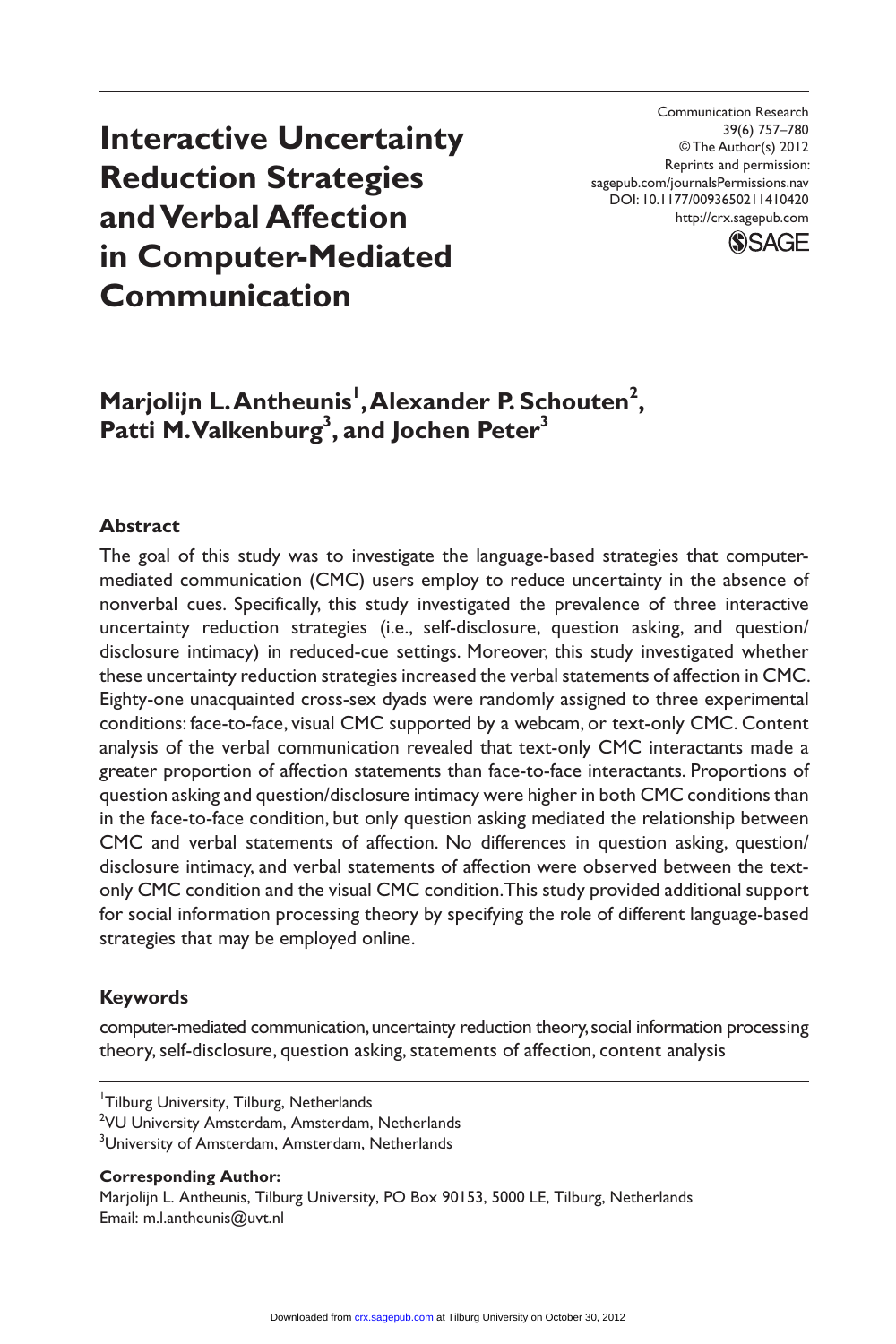Initial interactions between unacquainted individuals increasingly take place online, for example, on social network sites and online dating sites (Antheunis, Valkenburg, & Peter, 2010; Gibbs, Ellison, & Lai, 2011; Valkenburg & Peter, 2007). Although these initial conversations often take place in limited-cue settings, they may lead to levels of interpersonal attraction that are similar to those obtained in initial face-to-face interactions (McKenna, Green, & Gleason, 2002; Parks & Floyd, 1996). Experimental research has repeatedly found that text-based computer-mediated communication (CMC) results in similar or higher levels of interpersonal attraction than face-to-face communication (e.g., Bargh, McKenna, & Fitzsimons, 2002; Nowak, Watt, & Walther, 2005; Ramirez & Zhang, 2007; Walther, 1995). Interpersonal attraction refers to a positive attitude one holds about another person's social, task, or physical attractiveness (McCroskey & McCain, 1974).

Although CMC may yield similar results in terms of social outcomes as face-to-face communication, the underlying processes that lead to these outcomes may be different (Walther, Loh, & Granka, 2005). In initial interactions, partners are driven by a need to reduce uncertainty and form impressions of each other. These impressions, in turn, determine interpersonal attraction (Berger & Calabrese, 1975). In face-to-face communication, partners rely for a large part on nonverbal cues to form impressions of each other (Walther et al., 2005). Because many of these nonverbal cues may not be available online, interaction partners have to rely on different strategies to reduce uncertainty and to form impressions of each other (Ramirez, Walther, Burgoon, & Sunnafrank, 2002).

Social information processing (SIP) theory poses that in initial text-based CMC conversations, interaction partners are able to adapt to the reduction in nonverbal cues by using other cues to convey social information and thus form impressions of each other (Pena  $\&$ Hancock, 2006; Walther, 1992). More specifically, the reduced nonverbal cues of CMC lead conversation partners to use interactive uncertainty reduction strategies, such as selfdisclosure and question asking (Ramirez et al., 2002; Tidwell & Walther, 2002). This enhanced use of interactive uncertainty reduction strategies, in turn, is positively related to interpersonal attraction (Berger & Calabrese, 1975; Cooper & Sportolari, 1997).

However, most studies investigating impression formation and relationship formation in CMC tend to focus on the outcomes of the interaction processes, such as comparing similarity or attraction across different media conditions (Walther et al., 2005). Fewer studies have focused on the interaction processes themselves and investigated the verbal strategies observable in communication partners' initial conversations (e.g., Joinson, 2001; Pena & Hancock, 2006; Tidwell & Walther, 2002; Walther, 2007). Tidwell and Walther, for example, investigated how CMC partners use certain language-based strategies to reduce uncertainty. They found that, compared to face-to-face conversations, CMC conversations exhibited a greater proportion of self-disclosure and question asking, resulting in greater attributional confidence and perceived conversation effectiveness. Moreover, they found that CMC conversations were characterized by more intimate self-disclosure than face-to-face conversations.

The goal of this study is to investigate the language-based strategies that users employ to reduce uncertainty in the absence of nonverbal cues. Similar to Tidwell and Walther (2002), this study investigates three different uncertainty reduction strategies: self-disclosure, question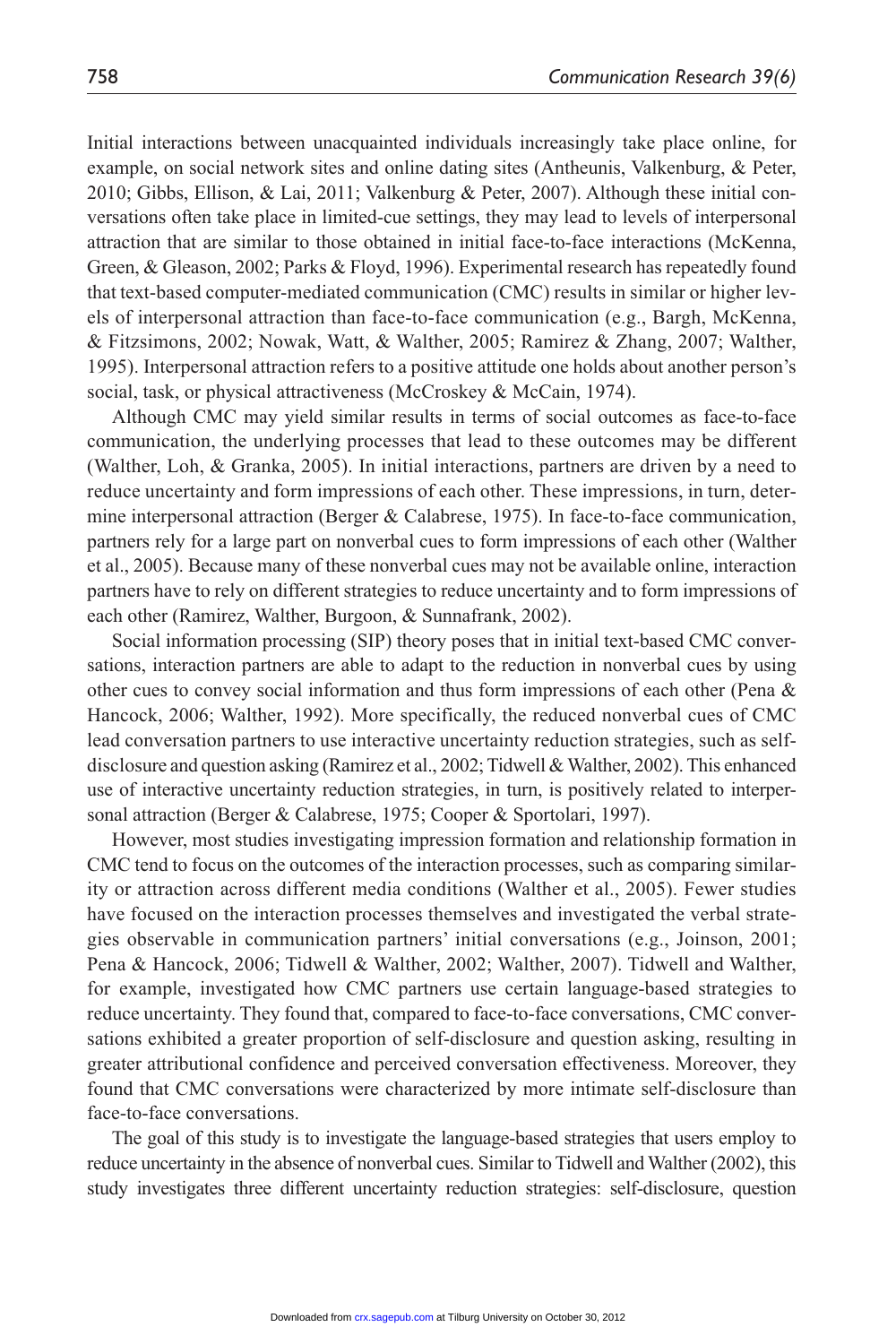asking, and question/disclosure intimacy. We expect that in the absence of nonverbal cues that are used to reduce uncertainty in face-to-face conversations CMC users employ greater proportions of self-disclosure and question asking and will utter more intimate self-disclosures and questions.

Moreover, we pose that these uncertainty reduction strategies may affect displays of verbal affection in text-based CMC. According to uncertainty reduction theory (URT; Berger & Calabrese, 1975), a reduction in uncertainty in face-to-face communication will lead to an increase in nonverbal affiliative expressiveness, which in turn is positively related to interpersonal attraction (Berger & Calabrese, 1975). This warrants investigation whether similar processes may occur when investigating text-based CMC. Nonverbal affiliative expressions cannot be displayed in CMC. Therefore, it could be that CMC interactants employ more *verbal* affiliative expressions in CMC to express affection.

This study extends SIP theory by specifying the uncertainty reduction processes that occur in limited-cue interactions (Hancock, Landrigan, & Silver, 2007; Ramirez et al., 2002; Tidwell & Walther, 2002; Walther et al., 2005). We aim to identify refined mechanisms that CMC users use to form impressions and to reduce uncertainty in text-based communication. Specifically, we seek to investigate whether verbal statements of affection are indeed more prevalent in channels that limit the use of nonverbal cues that may be communicated. Furthermore, we want to examine whether these verbal statements of affection may occur as a result of interactive uncertainty reduction strategies. To do so, we experimentally compare initial interactions among unacquainted communication partners across three different communication channels: text-based CMC, visual CMC (i.e., text-based CMC supported by a webcam), and face-to-face interaction.

# **CMC Theories and the Role of Reduced Nonverbal Cues**

Contemporary CMC environments differ in the extent to which they support the exchange of nonverbal cues. Although some CMC applications, such as e-mail, are predominantly text based, other environments offer additional cues. For example, social network sites offer self-descriptions, photos, and wall postings that may all be used to passively observe social information, which may help to form impressions (Antheunis et al., 2010). Moreover, instant messaging conversations frequently include audio or video (Peter, Valkenburg, & Schouten, 2007). Therefore, it is increasingly relevant to compare impression formation and uncertainty reduction mechanisms across communication channels that differ in the number of nonverbal cues they convey (Ramirez et al., 2002).

Recent theories have argued that CMC users can adapt to the medium by decoding contextual and stylistic cues and using language-based strategies to gain information about the conversation partner's characteristics, attitudes, and emotions, which allows for an increase in intimate relational communication. SIP theory assumes that in many initial communications, people are motivated to reduce uncertainty about each other and, therefore, will try to adapt to the constraints offered by CMC (Walther, 1992; Walther & Parks, 2002). The theory poses that in absence of the nonverbal cues that may normally be used to convey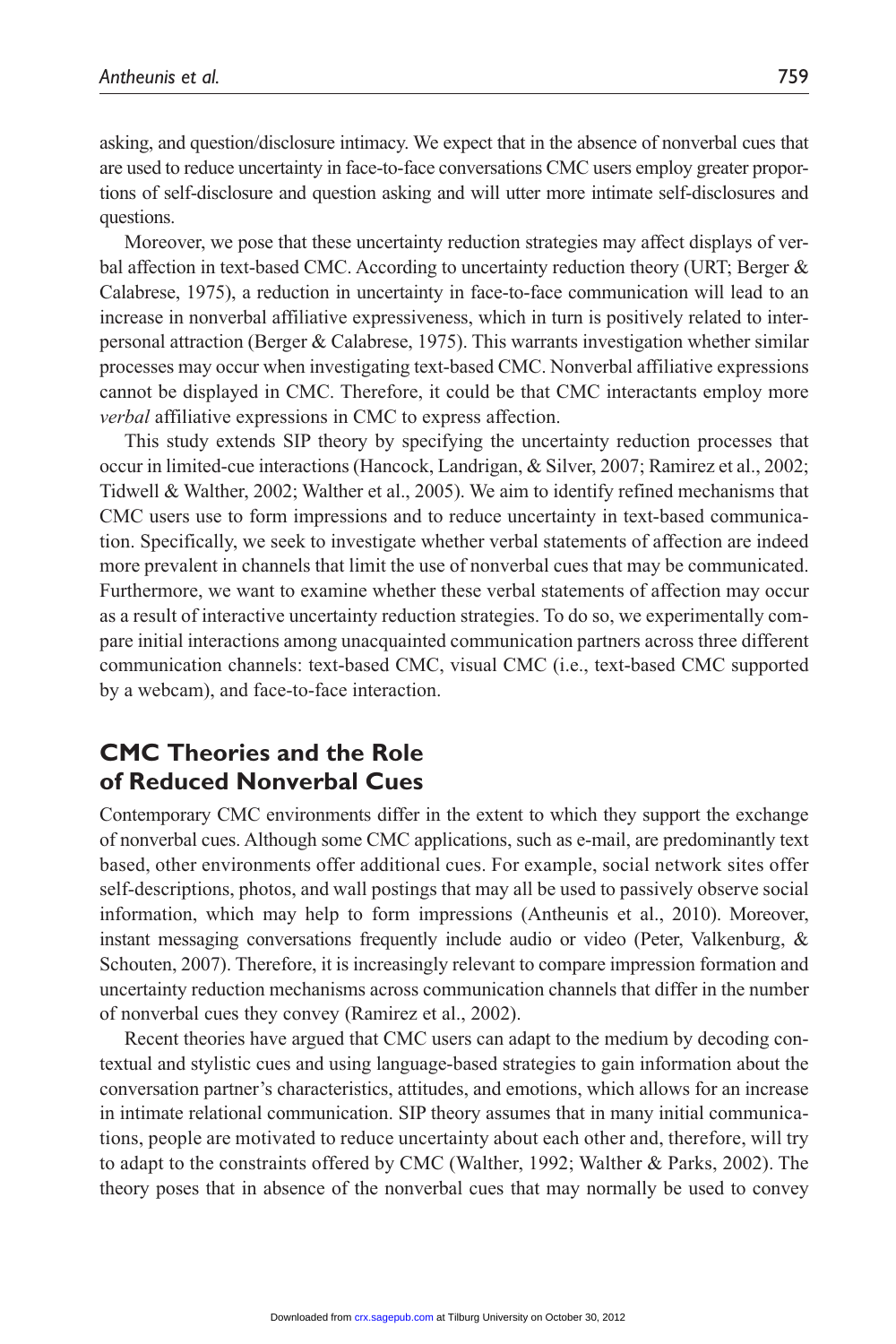relational information, CMC users adapt to the remaining communicative cues–––language and textual display—to form impressions of each other (Pena & Hancock, 2006; Tidwell & Walther, 2002; Walther, 1992).

Originally, SIP theory stated that the reduced nonverbal cues in CMC would cause online interpersonal relationships to require more time to develop than traditional face-to-face relationships because CMC users need time to adjust to the constraints of the medium (Walther, 1992). However, when people are motivated to get to know each other, for example, by the task they conduct or by anticipated future interaction (Walther, 1995), they may quickly adopt verbal cues to reduce uncertainty and form impressions. This eventually leads to levels of attraction similar to face-to-face communication (Hancock et al., 2007; Tidwell & Walther, 2002; Walther, 1992).

The hyperpersonal approach specifies the mechanisms of how CMC may sometimes exceed interpersonal levels of face-to-face communication (Walther, 1996). This approach posits that in the absence of nonverbal cues CMC interactants tend to focus on those cues that are available. Therefore, they will engage in an "overattribution" process, leading to idealized impressions of each other (Hancock & Dunham, 2001). Although the hyperpersonal approach acknowledges that these overattributions may be either positive or negative depending on the cues that are initially conveyed, these impressions are most likely to be positive. Due to the absence of nonverbal cues in CMC, interactants can engage in selective self-presentation, which leads to positive rather than negative overattributions. Moreover, research has shown that when two strangers meet online with the goal of getting to know each other, the initial communication is often positive, resulting in higher levels of interpersonal attraction (e.g., McKenna et al., 2002; Ramirez & Zhang, 2007; Walther, 1995).

SIP theory posits that when nonverbal cues are added to a communication channel, the amount of social information that can be communicated increases (Walther, 1992). Therefore, adding nonverbal cues to an interaction will likely result in a reduced need to use languagebased strategies to form impressions of each other because many other cues are available with which people may reduce uncertainty and form impressions of each other (e.g., gestures, clothing style). Therefore, the use of language-based strategies to reduce uncertainty is likely to be higher in text-based CMC than in face-to-face communication.

No studies have specifically compared visual and text-based CMC to face-to-face communication. Joinson (2001) compared text-based CMC with visual CMC (i.e., video without audio) and found amount of self-disclosure to be greater in text-only CMC than in visual CMC. Because self-disclosure is a language-based uncertainty reduction strategy, these findings may point to a reduced need for the use of these strategies in visual CMC compared to text-based CMC. Compared to text-based CMC, visual CMC allows several cues that may help reduce uncertainty, such as eye contact, head nods, and facial expressions (Peter et al., 2007). However, visual CMC still lacks many cues (e.g., audio, haptic) compared to face-to-face communication. Therefore, we expect a higher use of language-based strategies to reduce uncertainty in visual CMC than in face-to-face communication. Moreover, because visual CMC gives off more nonverbal cues than text-based CMC, we expect a higher use of language-based strategies to reduce uncertainty in text-based CMC than in visual CMC.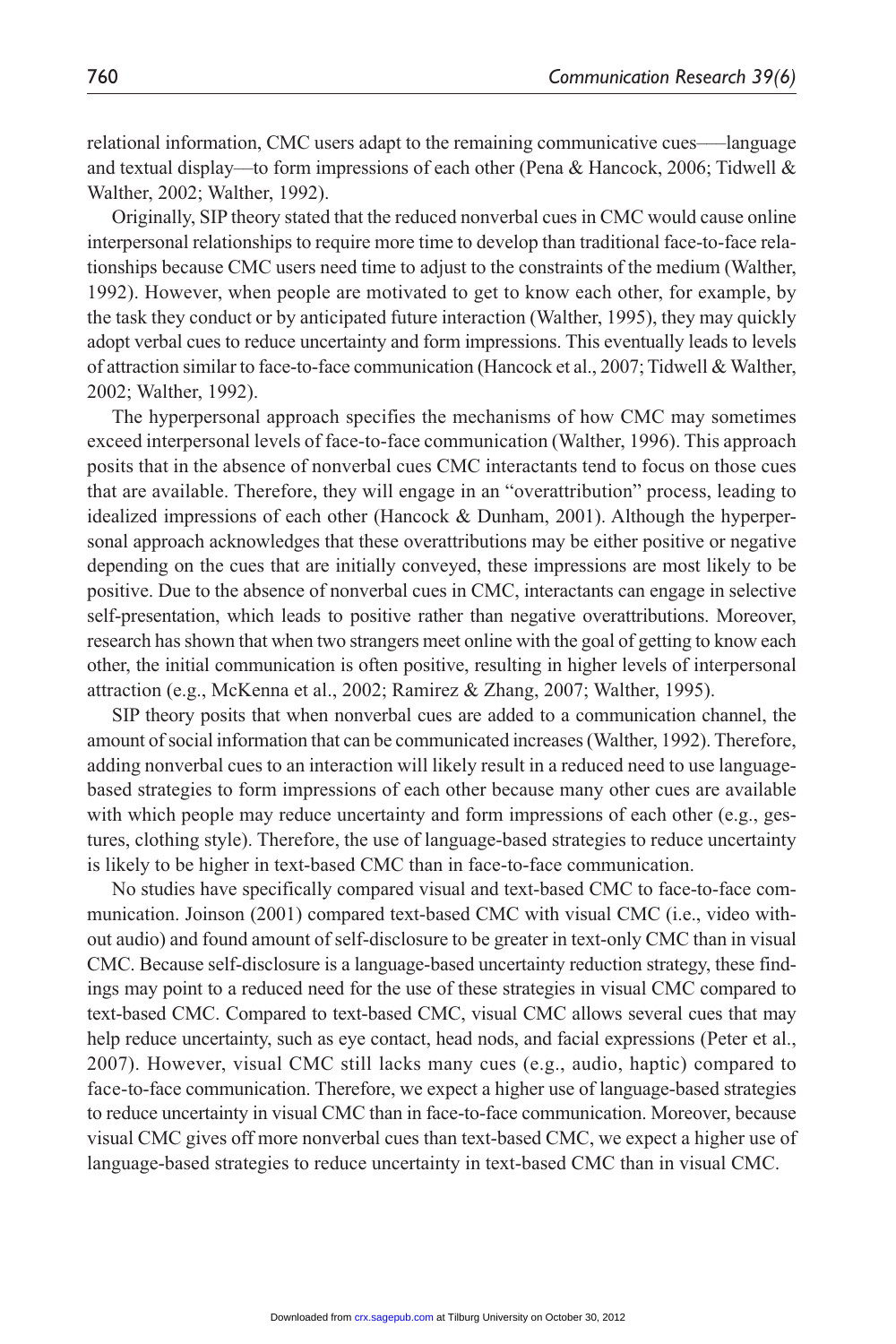## **Uncertainty Reduction Processes**

SIP theory predicts that CMC users adapt to the reduction of nonverbal cues by using language-based strategies to reduce uncertainty and form impressions of each other (Walther, 1992; Walther et al., 2005). Although originally developed to explain social attraction and relationship development in initial face-to-face interactions, URT provides a useful addition to SIP theory by specifying the mechanisms that reduce uncertainty in initial interactions (Berger & Calabrese, 1975). URT poses that, when people meet, they are motivated to form impressions of each other in order to reduce the uncertainty they have about the other person. Uncertainty reduction is the gathering of information that allows the information seeker to predict someone's attitudes and behavior. Lower levels of uncertainty, in turn, may increase one's liking and affection for his or her communication partner (e.g., Afifi  $\&$ Metts, 1998; Berger & Calabrese, 1975; Douglas, 1990, 1994).

According to URT, people generally can use three types of uncertainty reduction strategies to get to know a target person: passive, active, and interactive strategies (Berger & Calabrese, 1975; Berger, Gardner, Parks, Schulman, & Miller, 1976). Passive strategies are those in which an informant unobtrusively observes the target person, for instance, by observing the target person's nonverbal behaviors. Active strategies involve proactive efforts to get to know the target person, without confronting the person, for example, by questioning other people about the target person. Interactive strategies require a direct interaction between the communication partners, for example, by asking questions or through reciprocal self-disclosure (e.g., Berger & Calabrese, 1975; Jourard, 1971).

In initial communication through text-based CMC, people can only rely on the verbal information that is available to form these initial impressions (Hancock & Dunham, 2001; Walther, 1992; Walther et al., 2005). In these initial online encounters, passive and active uncertainty reduction strategies are more difficult to employ than in similar face-to-face settings because they require more effort. Therefore, in text-based CMC settings, conversation partners have to rely on the interactive uncertainty reduction strategies to form impressions of each other (Ramirez et al., 2002; Tidwell & Walther, 2002).

Based on the interactive uncertainty reduction strategies that conversation partners can employ in text-based CMC, three strategies can be distinguished by which conversation partners form impressions of each other in text-based CMC (Tidwell & Walther, 2002). The first two strategies focus on self-disclosure and question asking, respectively. First, conversation partners may ask questions in order to procure answers with which to reduce uncertainty. Second, they may use self-disclosure as an uncertainty reduction strategy because self-disclosure of one's self elicits self-disclosure from the target person, due to the norm of reciprocity (e.g., Jourard, 1971). In text-based CMC, we expect a greater proportion of the conversation to be devoted to question asking and self-disclosure, compared to visual CMC and face-to-face communication.

The third strategy is question/disclosure intimacy, which relates to the *depth* of the questions and self-disclosures made in the conversation. Question asking and self-disclosure are quite often employed in initial communication because, in the first phases of acquaintanceship, people disclose nonintimate information about a broad range of topics. In more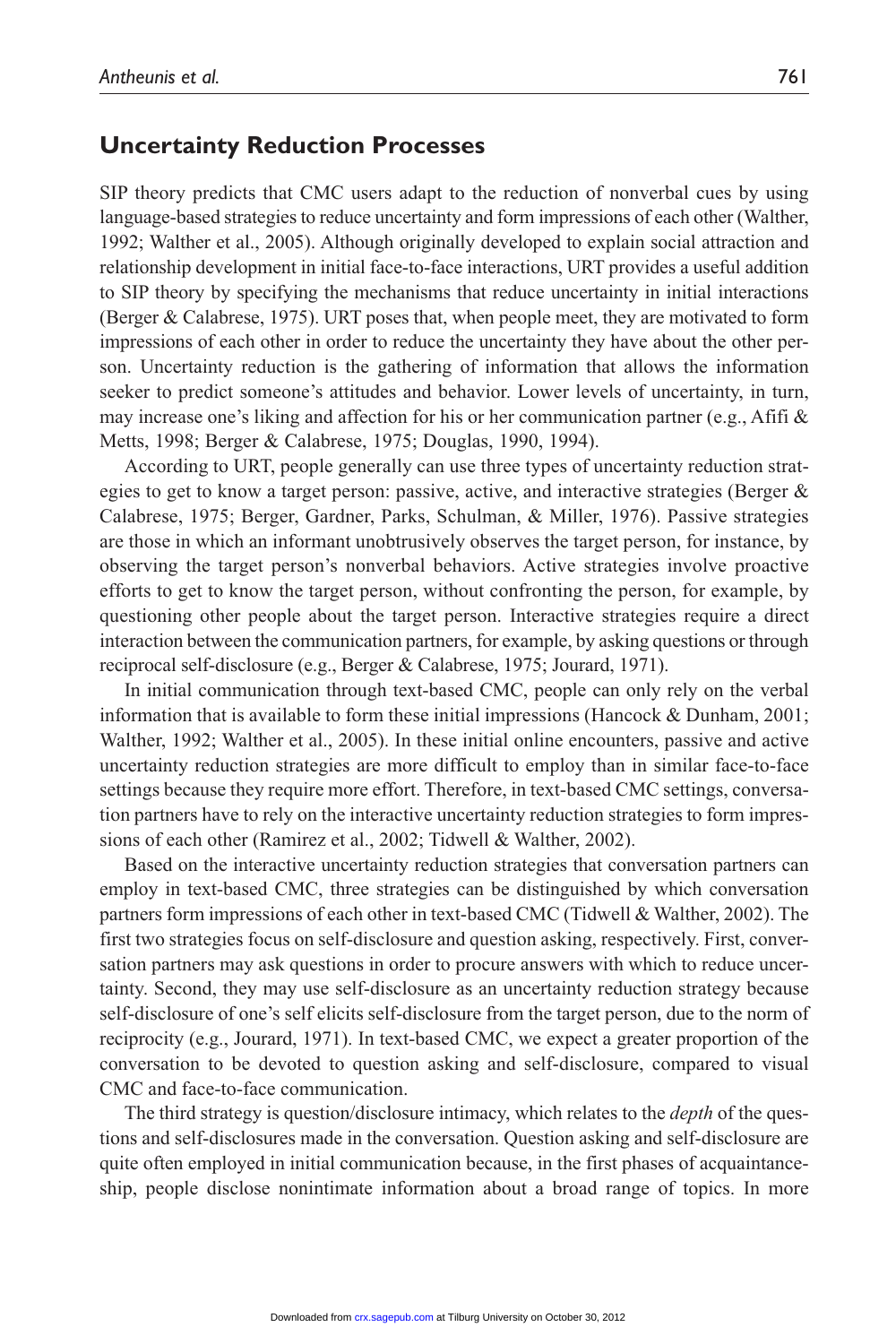advanced phases of relationship formation, however, people tend to deepen their communication and disclose more intimate aspects of themselves (Altman & Taylor, 1973; Jourard, 1971). Similar to Tidwell and Walther (2002), we argue that the latter strategy, which is normally observed in later stages in relationship formation, may be employed in initial communication in text-based CMC because of the paucity of other means to reduce uncertainty. Therefore, question/disclosure intimacy may be higher in reduced cue settings (Walther, 1996).

# **Verbal Statements of Affection in Text-Based CMC**

In this study, we investigate the use of verbal statements of affection as a consequence of uncertainty reduction in CMC. According to Berger and Calabrese (1975), a reduction in uncertainty will lead to an increase in nonverbal affilitiative expressiveness in face-to-face interactions. Verbal statements of affection may play a similar role in text-based CMC. Due to the absence of nonverbal cues that may be transmitted in text-based CMC, verbal statements of affection may be more often displayed in text-based CMC to compensate for the lack of nonverbal cues (Walther et al., 2005). Similar to nonverbal affiliative statements in face-to-face communication, these verbal statements of affection may predict interpersonal attraction in CMC. Walther et al. (2005), for example, found that verbal statements of affection were positively related to affinity in CMC settings, whereas in face-to-face settings only nonverbal expressive behavior predicted affinity. We expect that a reduction of nonverbal cues will lead communication partners to employ a greater proportion of verbal statements of affection to compensate for the lack of nonverbal affiliative statements. Therefore, we hypothesize,

*Hypothesis 1*: Text-based CMC yields a greater proportion of verbal statements of affection than visual CMC can, which in turn yields a greater proportion of verbal statements of affection than face-to-face communication.

# **The Mediating Role of Three Uncertainty Reduction Mechanisms**

We posit that the three interactive uncertainty reduction mechanisms will mediate the relationship between communication channel and verbal statements of affection. Similar to nonverbal affiliative expressions, verbal statements of affection are more likely to occur once uncertainty has been reduced. When the amount of nonverbal cues that may be communicated decreases in a communication channel, communication partners are more likely to revert to interactive uncertainty reduction strategies––question asking, selfdisclosure, and question/disclosure intimacy––to reduce uncertainty and form impressions of the other (e.g., Gibbs et al., 2011; Tidwell & Walther, 2002). The use of these interactive uncertainty reduction strategies, in turn, may positively influence verbal statements of affection.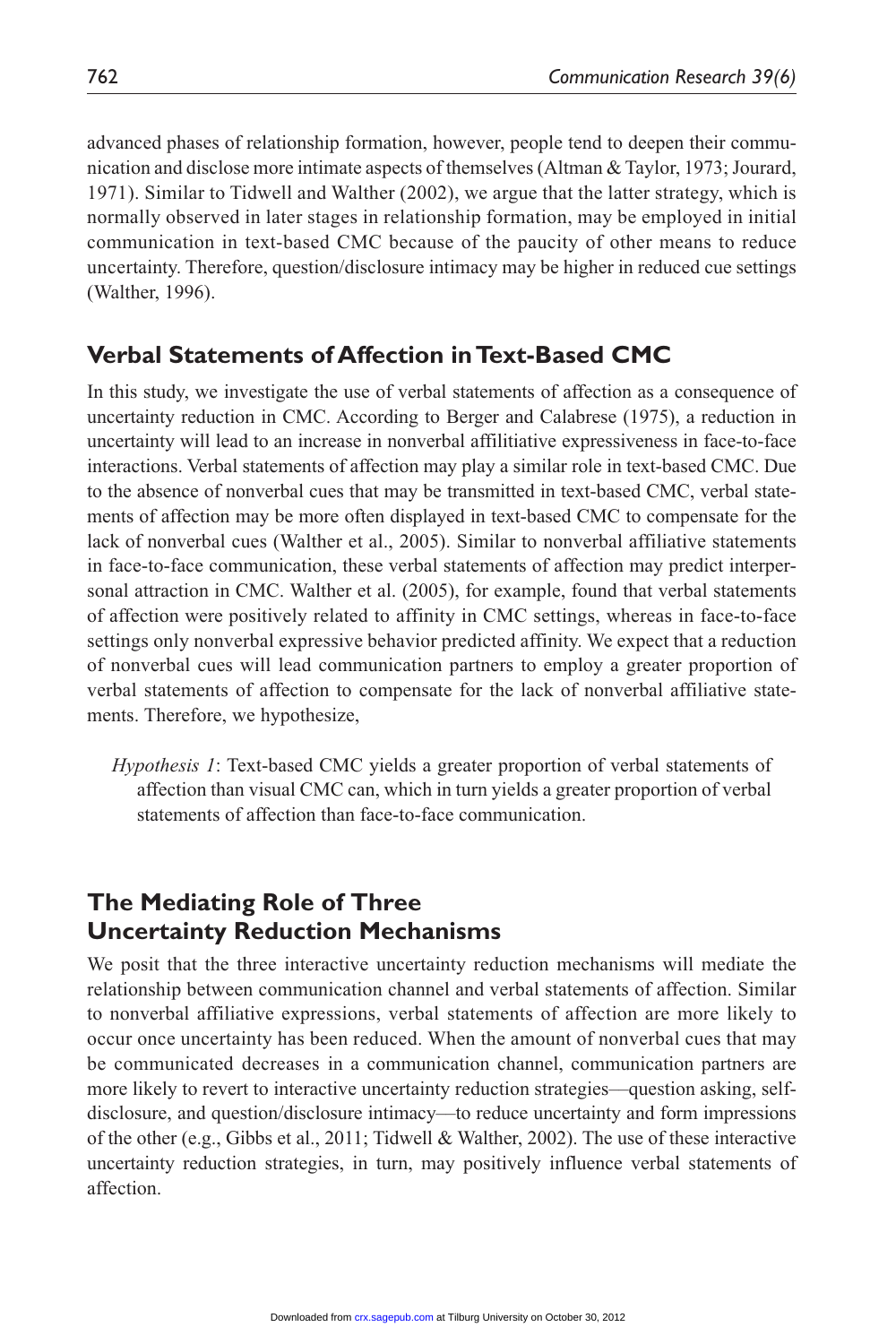*Proportion of self-disclosure*. Several studies have demonstrated that CMC interactions result in higher levels of self-disclosure compared to face-to-face interactions (Bargh et al., 2002; Coleman, Paternite, & Sherman, 1999; Joinson, 2001; Tidwell & Walther, 2002). As nonverbal cues decrease, conversation partners need to rely on interactive uncertainty reduction strategies to reduce uncertainty and to form impressions of each other. Because self-disclosure is an interactive uncertainty reduction strategy, we expect that a larger part of the conversation will be devoted to self-disclosure in the absence of nonverbal cues. Therefore, the proportion of self-disclosure in a conversation will be greater as nonverbal cues decrease in a channel.

Self-disclosure reduces uncertainty in CMC (Antheunis et al., 2010). According to Berger and Calabrese, a reduction in uncertainty may positively affect nonverbal affiliative expressions in face-to-face interactions (Berger & Calabrese, 1975). Moreover, self-disclosure stimulates interpersonal attraction (e.g., Bargh et al., 2002; Collins & Miller, 1994). According to Altman and Taylor's social penetration theory (1973), self-disclosure is viewed as "rewarding because it communicates the discloser's interpersonal attraction and the desire to initiate a more intimate relationship" (Collins & Miller, 1994, p. 458). In addition, disclosing more aspects of one's inner self creates bonds of empathy, which enhances interpersonal attraction between interaction partners (Bargh et al., 2002). Self-disclosure also encourages interpersonal attraction in reduced-cue CMC settings (Antheunis, Valkenburg, & Peter, 2007; Bargh et al., 2002; Collins & Miller, 1994; McKenna et al., 2002). Because verbal statements of affection may be used to signify interpersonal attraction in text-based CMC settings, a greater proportion of self-disclosure in a conversation may be positively related to verbal statements of affection. Therefore, our second hypothesis is,

- *Hypothesis 2a*: Text-based CMC yields a greater proportion of self-disclosure than visual CMC, which in turn yields a greater proportion of self-disclosure than face-to-face communication.
- *Hypothesis 2b*: Proportion of self-disclosure mediates the relationship between the different communication channels and verbal statements of affection.

*Proportion of question asking*. Two empirical studies have found direct questioning to be higher in text-based CMC than in face-to-face communication (Antheunis et al., 2007; Tidwell & Walther, 2002). Because question asking is another interactive uncertainty reduction strategy (Berger et al., 1976), we also expect that a larger part of the conversation will be devoted to question asking when nonverbal cues are reduced in a channel. Moreover, because question asking procures answers that may reduce the level of uncertainty (Antheunis et al., 2010; Tidwell & Walther, 2002), question asking may also mediate the relationship between the different communication channels and verbal statements of affection. Therefore, we hypothesize,

*Hypothesis 3a*: Text-based CMC yields a greater proportion of question asking than visual CMC, which in turn yields a greater proportion of question asking than face-to-face communication.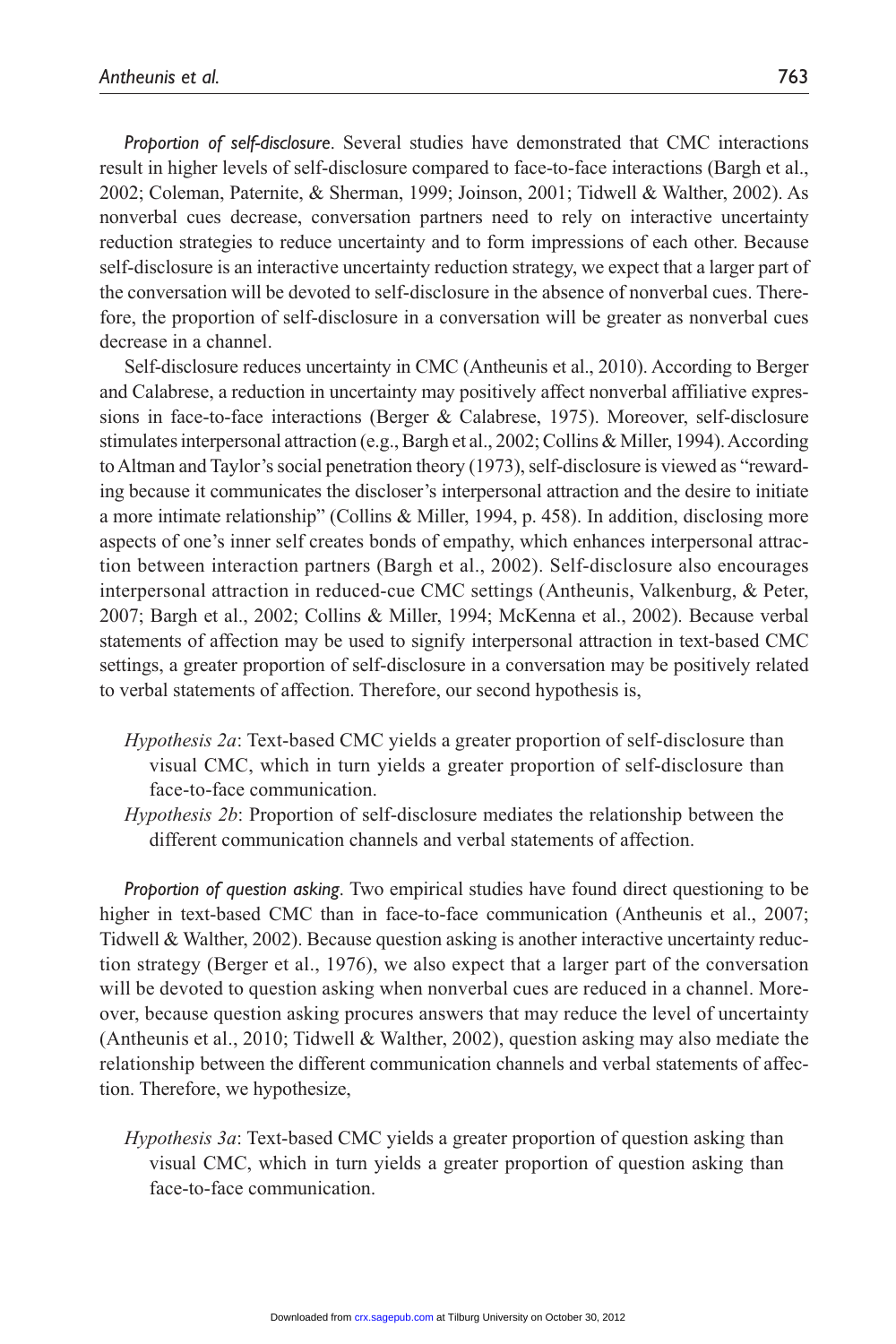*Hypothesis 3b*: Proportion of question asking mediates the relationship between the different communication channels and verbal statements of affection.

*Question/disclosure intimacy*. CMC does not only stimulate the amount of question asking and self-disclosure, it also stimulates their depth (Tidwell & Walther, 2002). In order to reduce uncertainty, conversation partners may ask more intimate questions as nonverbal cues are reduced. Moreover, the absence of nonverbal cues in text-based CMC would make CMC users less attentive to the self and the other, easing the arousal associated with using uncertainty reduction strategies such as intimate self-disclosure and asking intimate questions (e.g., Joinson, 2001; Lea, Spears, & De Groot, 2001; Walther, Slovacek, & Tidwell, 2001). The relative anonymity of reduced-cue settings may also encourage asking for and disclosing intimate information (Kiesler, Siegel, & McGuire, 1984).

The higher the degree of question/disclosure intimacy in a conversation, the more uncertainty is reduced (Tidwell & Walther, 2002), which in turn may affect the degree of verbal statements of affection made in a conversation. Empirical research has consistently demonstrated that intimacy fosters attraction (e.g., Berg & Archer, 1983; Laurenceau, Feldman Barret, & Pietromonaco, 1998). Self-disclosure that involves emotions is believed to generate more intimacy than self-disclosure that is mainly factual because emotional selfdisclosure enables the listener to support and confirm core aspects of the discloser's view of his or her self (Reis & Shaver, 1988). Accordingly, Collins and Miller (1994) stated, "It is likely that the mechanisms thought to enhance interpersonal attraction are more strongly communicated by the quality of one's disclosure than by the quantity of information revealed" (p. 465). Because verbal statements of affection may be used to signify interpersonal attraction in text-based CMC settings, greater question/disclosure intimacy may be positively related to verbal statements of affection. Therefore, our last hypothesis is,

- *Hypothesis 4a*: Text-based CMC results in a higher level of question/disclosure intimacy than visual CMC, which in turn results in a higher level of question/ disclosure intimacy than face-to-face communication.
- *Hypothesis 4b*: Question/disclosure intimacy mediates the relationship between the different communication channels and verbal statements of affection.

# **Method**

#### *Sample*

To investigate the actual language-based strategies that people use to reduce uncertainty, we conducted an experiment between unacquainted students. A total of 162 undergraduate students (81 men and 81 women), between 17 and 31 years of age ( $M = 21.07$ ,  $SD = 2.61$ ), participated in cross-sex dyads for the experiment. The majority of the participants (70%) were recruited from a first-year introductory course in communication science in which a total of 350 students took part, divided over 15 separate classes. The remaining 30% of the participants were recruited from a database with first- and second-year students of a large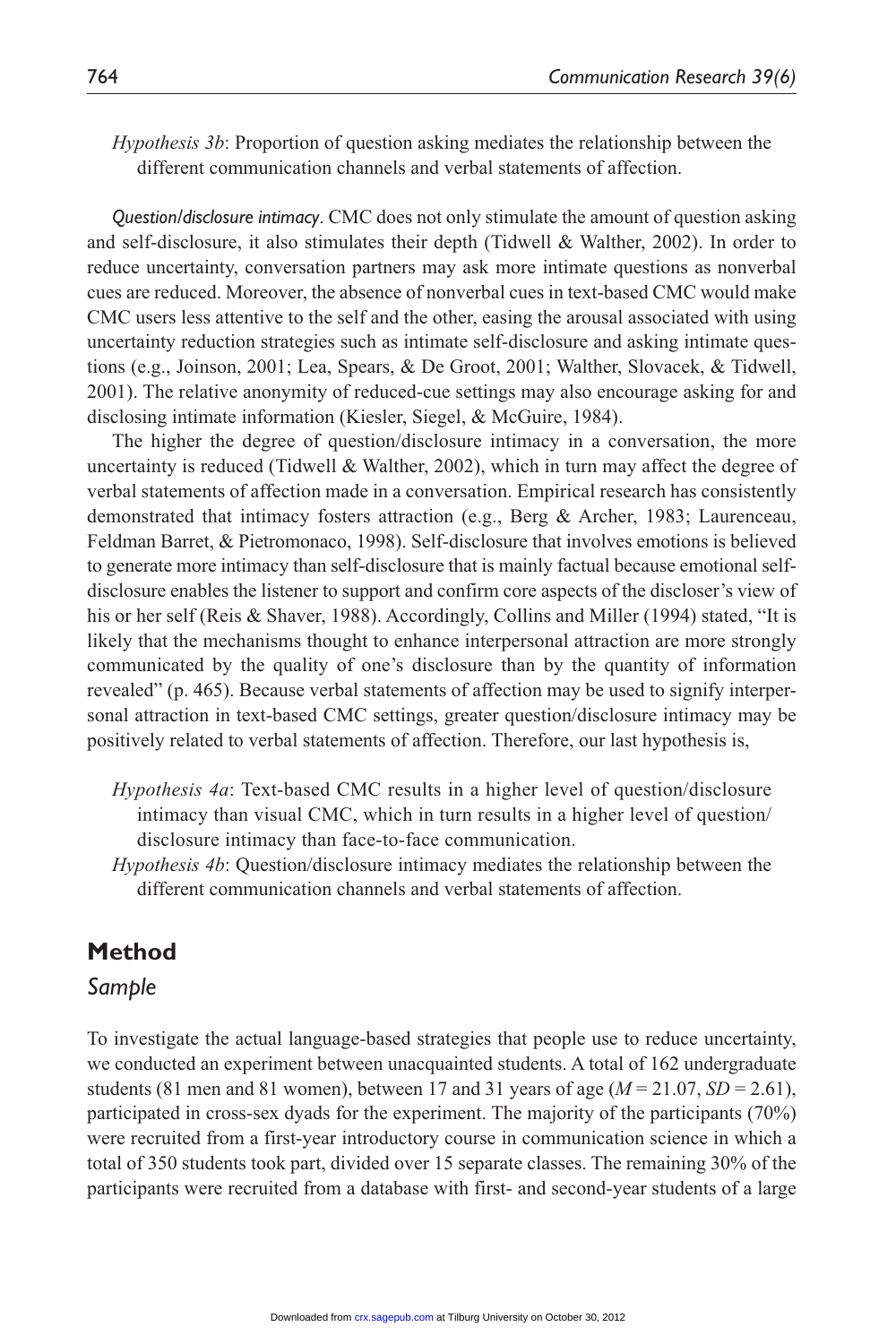university who had agreed to participate in research projects. To form cross-sex dyads, participants were asked to sign up for a 1-hr time slot. Only one man and one woman could sign up in a particular time slot. Students were specifically asked not to sign up with someone they already knew. Wherever possible, we paired students from different classes, as well as communication science students with students from other disciplines. This reduced the likelihood that communication partners would already know each other. After the experiment, all of the participants stated that they did not previously know their conversation partner.

Because self-disclosure depends on the gender composition of a group, we formed only cross-sex dyads (Dindia & Allen, 1992; Hacker, 1981). Moreover, adding a gender composition (i.e., male–male, female–female, and male–female groups) to our experimental design could have led to power problems. Because scores of individual participants in a dyad are not independent from each other (e.g., Kenny, 1995, 1996), we assessed the degree of interdependency between the participants in a dyad using the method for distinguishable dyads as proposed by Alferes and Kenny (2009). Correlations between interaction partners for the mediating and dependent variables varied from .31 (self-disclosure) to .76 (question/ disclosure intimacy),  $p < 0.01$ . We were interested in the effects of between-dyad predictor variables (i.e., experimental condition) and outcome variables. In such cases, the recommended strategy is to use the dyad as the unit of analysis (Kenny, 1996, 2008). Therefore, individual scores of the dyads' participants were collapsed, and we used the dyad rather than the individual participant as the unit of analysis. Hence, the analyses in this article are based on 81 cross-sex dyads.<sup>1</sup>

## *Procedure*

The dyads were randomly assigned to one of the three experimental conditions: a face-to-face condition ( $n = 27$ ), a visual CMC condition ( $n = 27$ ), and a text-only CMC condition  $(n = 27)$ . For each dyad, both participants were instructed to report to different rooms in order to ascertain that they did not see each other before the experiment started. The participants received the instructions for the experimental task separately and were led to the lab afterwards. For the experimental task, we used a get-acquainted exercise (Frank & Gilovich, 1989): Participants were instructed to get to know each other during the conversation, and they were free to talk about anything they wanted.

In the text-only and visual CMC condition, participants interacted via instant messaging software that had been especially designed for the experiment. The instant messaging software used was a Java-based chat application that was integrated in the browser window. The software was similar to instant messaging software in that the participants could see the conversation unfold in the upper part of the screen, while typing was done in a small field below the conversation window. Participants could use text and a range of emoticons to communicate with each other. The software differed from instant messaging applications in that the participants did not see a picture or photo of themselves or the other participant, had no access to the contact list, and could not log out of the chat or start other conversations.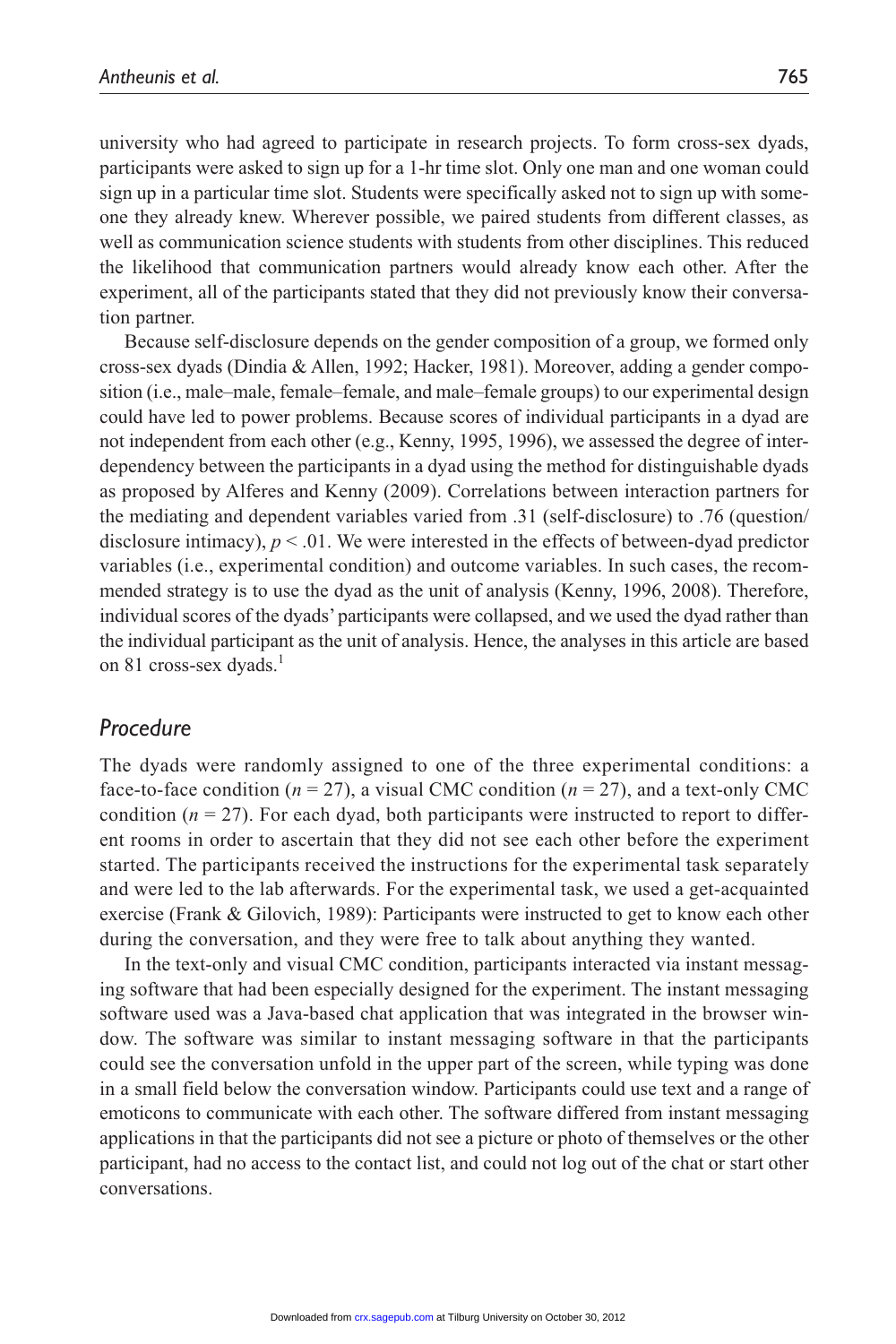The visual CMC condition was similar to the text-only condition, but participants saw each other's face in a window at the right-hand corner of the computer screen, directly beside the conversation window. The webcam screen was a high-quality 320 x 240 pixel full-color screen running at 30 frames per second. The video screen was integrated in the browser window. Therefore, participants could not close the video window or stop the video stream. To check whether the participants were attentive to the video stream during the interaction, we coded the transcripts of the visual CMC conversations for specific references to the video stream. In 23 of the 27 groups (85%) specific references were made to the webcam stream. For example, one participant typed, "Ah, I see you are also having tea," and another said that his partner looked like "a model on the cover of a woman's glossy." The visual CMC condition offered no audio and only video. In both CMC conditions, the interaction automatically stopped after 24 min.

The face-to-face condition took place in an observation room that resembled a living room and was equipped with two couches at a 90 degree angle to one another. Both of the participants were seated on a different couch. After 12 min, the experimenter reentered the room and the interaction stopped. In all three conditions, participants could not stop the conversation before the time limit. However, after the experiment, none of the participants indicated that they had wanted to leave the conversation before the time limit was reached.

Different time periods were allocated to the face-to-face condition and the CMC conditions because CMC is relatively slow in comparison with face-to-face communication (Tidwell & Walther, 2002; Walther, 1996; Walther et al., 2001). Therefore, in both CMC conditions, participants interacted for 24 min. In the face-to-face condition, participants interacted for 12 min. The CMC conversations were logged and the face-to-face conversations were recorded (audio only) and subsequently transcribed. We asked the participants for their permission to use their conversations for our content analysis. None of the participants refused. Finally, the participants were paid a fee (15 Euros) for their participation. The participants were debriefed orally right after the experiment and with more detail via e-mail 1 week after the experimental period.

### *Content Analysis*

Because the goal of the study was to investigate the language-based strategies that people employ to reduce uncertainty, we employed a content analysis approach. The content analysis consisted of two phases. In the first phase, two coders split each conversation into a series of utterances by placing utterance breaks in the transcripts to indicate the end of one utterance and the start of another (Tidwell & Walther, 2002). An utterance marks an idea unit, which is an expression of one whole idea or proposition (Weisband, 1992). This can occur either by coordinated exchange or by interruption (e.g., Person 1: "I love reading books," Person 2: "Me too," Person 1: "Especially thrillers"; these are three utterances) or could meaningfully occur, as in the case of speaking turns that contain multiple utterances (e.g., "My name is John and I love playing soccer"; this sentence contains two utterances). To assess intercoder reliability, 18 conversations (22%) were coded by both judges. The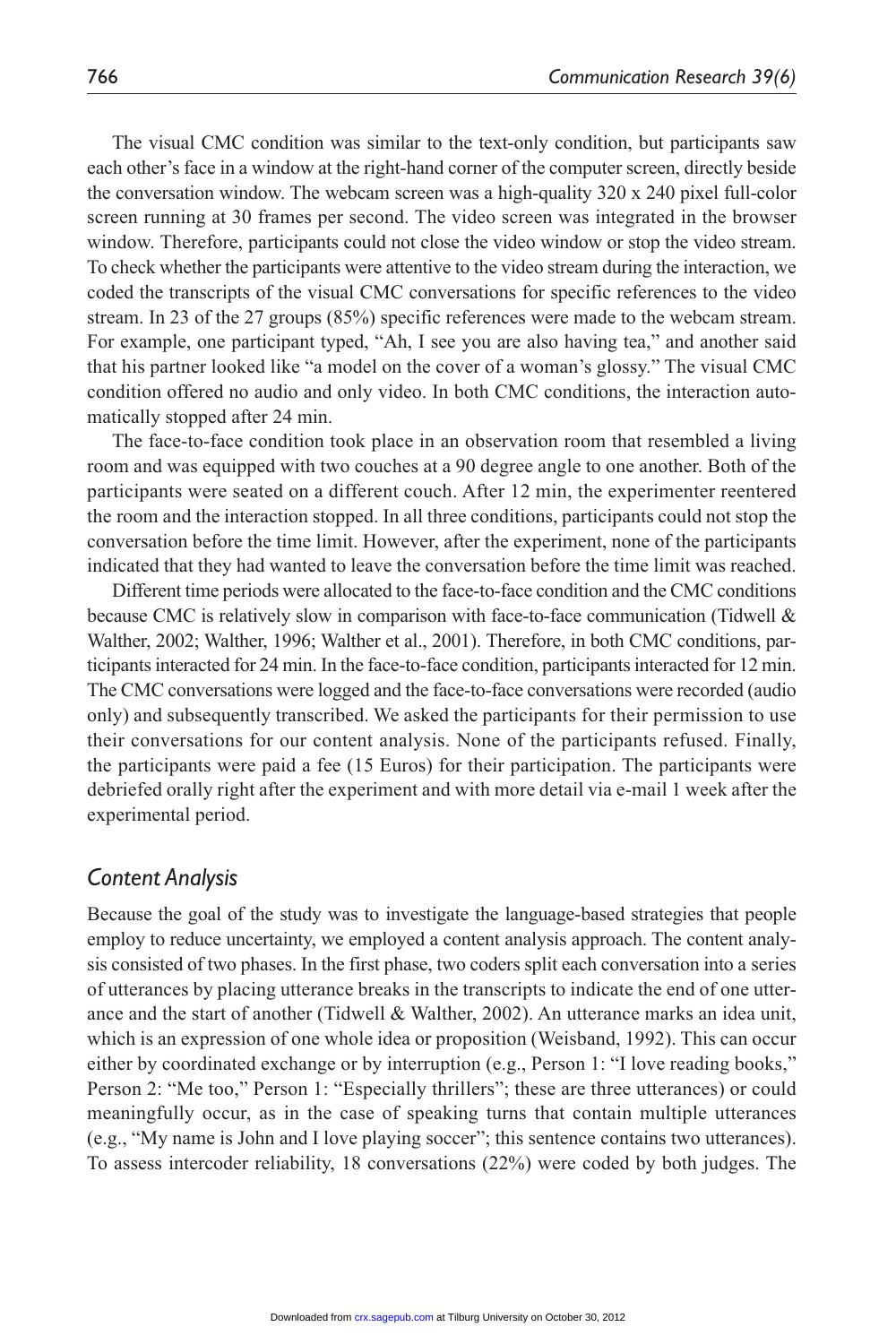intercoder reliability was .94, as measured by the number of agreements in utterance breaks divided by the total number of utterance breaks coded.<sup>2</sup>

A subsequent analysis of the conversations revealed that the face-to-face communication ranged from 133 to 364 utterances ( $M = 219.63$ ,  $SD = 51.81$ ), visual CMC from 78 to 224 utterances ( $M = 170.89$ ,  $SD = 40.31$ ), and text-only CMC from 72 to 316 utterances  $(M = 169.04, SD = 55.23)$ . Despite attempts to equalize talk time, more utterances were contained in the face-to-face conversations than in both CMC conversations,  $F(2, 78) =$ 9.06,  $p < 0.001$ . Although dyads in the CMC conditions interacted twice as long as dyads in the face-to-face condition, the face-to-face communication was, on average, 50 utterances longer. Therefore, our hypotheses were tested using proportions rather than frequencies. Proportions were calculated by dividing the number of occurrences by the total number of utterances in the conversation. In our analyses, we use the arc-sine transformations of the square root of the proportions to normalize the data (Hair, Black, Babin, Anderson, & Tatham, 2005).

In the second phase of the research, for each dyad, self-disclosure, question asking, question/disclosure intimacy, and statements of affection were coded from the transcribed face-to-face conversations and the logged CMC interactions.

*Self-disclosure and question asking*. Coders assigned each utterance to one of the following categories: self-disclosure, question, or other. Self-disclosure comprises only statements made about the *self* and was operationalized as an utterance that reveals personal information about the sender, describes the person in some way, tells something about the person, or refers to the subject's experiences, including thoughts and feelings (Chelune, 1975; Derlega, Metts, Petronio, & Margulis, 1993; Dindia, 1983). Questions were operationalized as an expression of inquiry that invites or calls for a reply or an interrogative sentence or phrase (Tidwell & Walther, 2002). Utterances that were neither a self-disclosure nor a question, such as statements of fact that were nonpersonal in nature, statements about third parties, exclamations, greetings, and other filler items that were not clearly questions or self-disclosures, were coded as other.

*Question/disclosure intimacy*. Question/disclosure intimacy is a composite score in which self-disclosures and questions are weighted according to their intimacy. Each utterance that was coded as a self-disclosure or a question was judged on the level of intimacy: low, medium, or high. We used a classification scheme by Altman and Taylor (1973), which consists of three layers. The peripheral layer (low intimacy) is concerned with biographical data, such as height, weight, gender, and other public information that takes little questioning to discover; for example, "I live in New York." The intermediate layer (medium intimacy) deals with attitudes, values, prejudices, and opinions, such as, "I hate watching TV." The core layer (high intimacy) is concerned with personal beliefs, emotions, feelings, needs, fears, and things people are ashamed of, such as, "I am really worried about my poor grades." Question/disclosure intimacy was calculated by summing the number of disclosures and questions, weighted by their degree of intimacy (1 for low, 2 for medium, and 3 for high intimacy), and by dividing this score by the total number of utterances. The resulting score is an index of the mean amount of intimacy.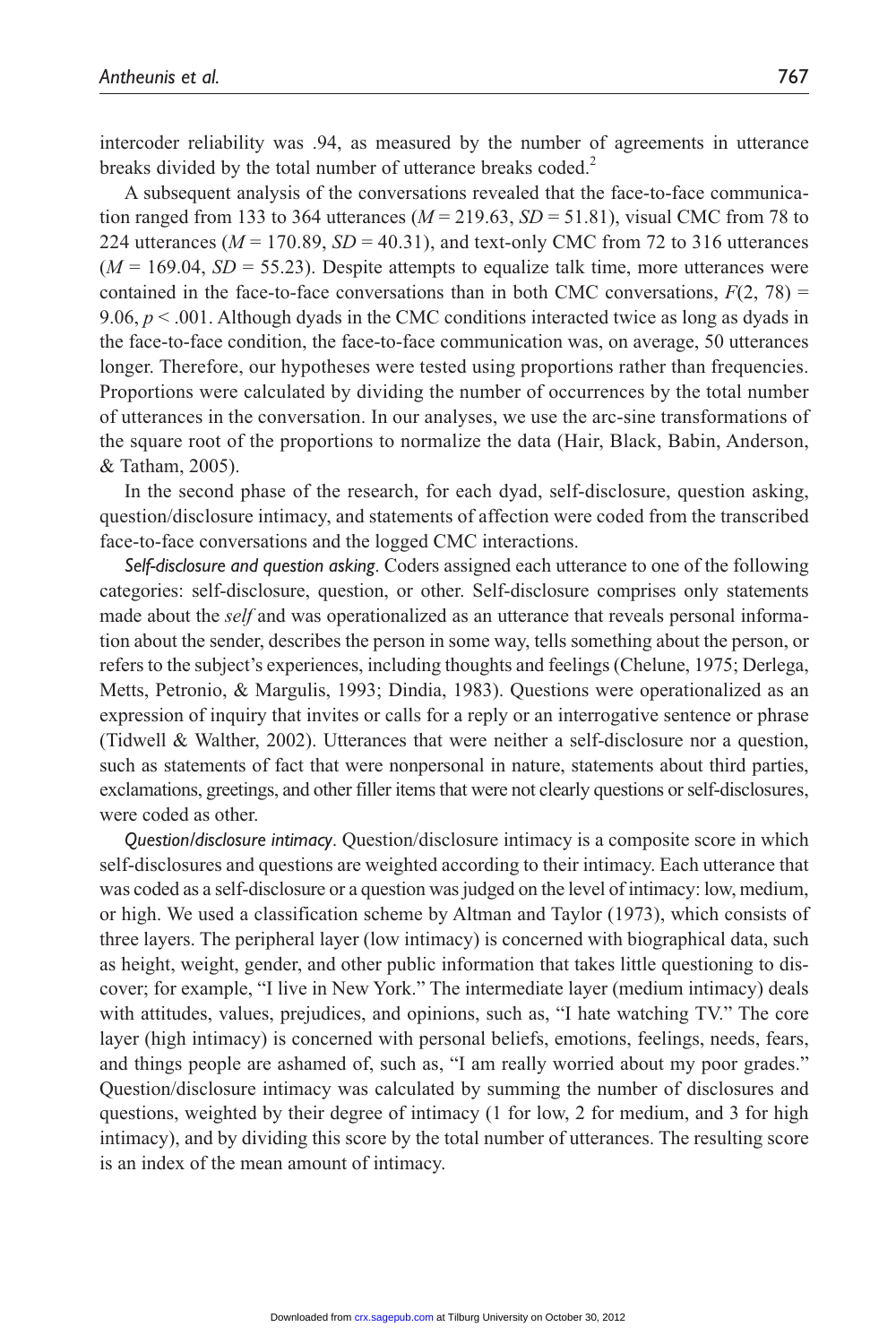*Verbal statements of affection*. Verbal statements of affection were defined as a positive statement directed to the conversation partner. A positive statement is saying something positive about the other, in order to signify liking for, or attraction toward, the conversation partner. These statements are important markers that indicate affection and attraction in communication (Scherwitz & Helmreich, 1973; Sunnafrank & Ramirez, 2004; Weimer, Kerns, & Oldenburg, 2004). They consist of statements that indicate encouragement, respect, appreciation, or acceptance, as well as direct statements that indicate positive affect (Grotevant & Cooper, 1986; Weimer et al., 2004). Examples include, "You are so cool," "You look good today," "Well done," and "I like [specific statement about a characteristic of the conversation partner] about you."

*Intercoder reliability*. The 81 conversations were divided evenly among two coders. The coders were trained using four additional conversations with which we tested the experimental setup (one face-to-face, two visual CMC, and one text-based CMC). After the first version of the codebook was made, the codebook was discussed with the two coders, and issues, such as clarity, were resolved. The two coders subsequently coded two conversations from the four additional conversations. Afterwards, any conflicting issues were resolved. Finally, the coders coded two conversations again, from the four additional conversations, which resulted in resolving some minor issues. After these instructions, intercoder agreement was sufficient to code the actual log data. The four additional conversations were not used in our analyses.

A total of 18 conversations of the 81 conversations used in our analysis were coded by both coders to assess intercoder reliability. *Kappas* were .96 for coding self-disclosure, question asking, or other; .92 for question/disclosure intimacy; and .86 for statements of affection (Cohen, 1960). Because question/disclosure intimacy was coded by rating level of intimacy of questions and self-disclosures on a 3-point scale, we also calculated Cronbach's alpha as another measure of intercoder reliability. Cronbach's alpha for question/disclosure intimacy was .96.

# **Results**

To test our hypotheses, we used the procedure to test indirect effects in multiple mediator models developed by Preacher and Hayes. This procedure has several advantages above other approaches to test mediation, such as the causal steps approach (Baron & Kenny, 1986). First, multiple mediators can be tested simultaneously, allowing to test the effects of each single mediator controlling for the effect of the other mediators. Second, because a single analysis is used to test the multiple mediator model, the risk of a Type 1 error is reduced. Third, the approach allows taking into account covariates. In our analysis, this means that we could compare the effects of two experimental conditions, controlling for the third condition. Finally, the method uses bootstrapping to test the significance of the mediated effects, eliminating the need for multivariate normality, which is unlikely to be achieved in small samples. The analyses and bootstrap estimates that follow are based on 5,000 bootstrap samples (Preacher & Hayes, 2008).

We conducted two mediation analyses, using text-based CMC as baseline and comparing it with (a) the face-to-face condition and (b) the visual CMC condition. To do so, we created two dummy variables: one with the text-only CMC condition and visual CMC condition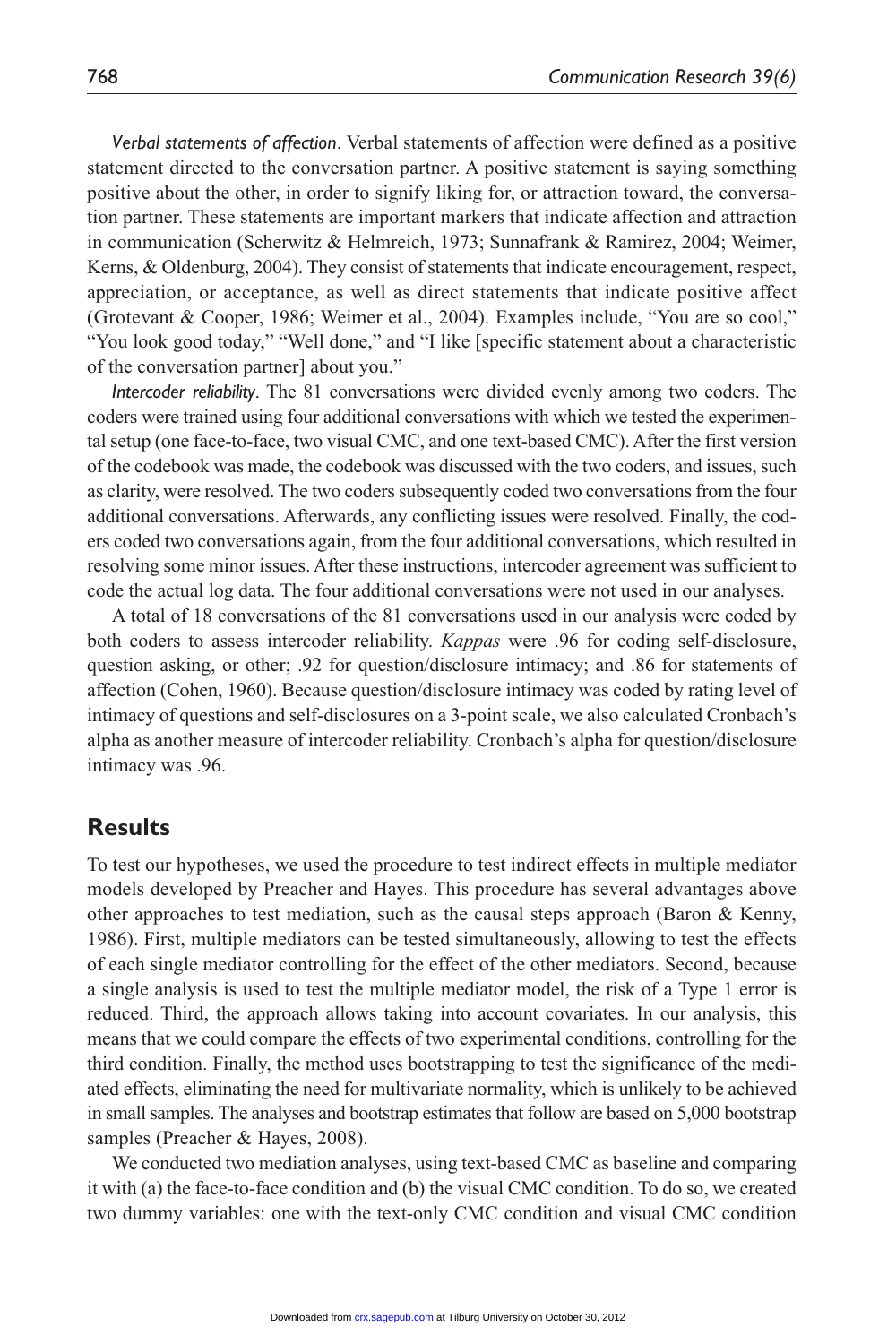coded as 1 and the face-to-face condition coded as 0, and one with the text-only CMC condition and the face-to-condition coded as 1 and the visual CMC condition coded as 0. In the first analysis, we compared text-based CMC with face-to-face condition, controlling for the visual CMC condition. In the second analysis, we compared text-based CMC with visual CMC, controlling for the face-to-face condition. Figure 1 presents the results of the two analyses.

The first analysis compared the text-based CMC condition to the face-to-face condition controlled for the visual CMC condition. Figure 1a shows the unstandardized regression coefficients for the effects of experimental condition on the mediating variables and the effects of the mediating variables on the proportion of affection statements. We first tested the total effect of experimental condition on the proportion of affection statements before the mediators were included,  $b = .093$ ,  $SE = 0.017$ ,  $\beta = .59$ ,  $p < .001$ . This partially confirms Hypothesis 1. A greater proportion of affection statements were observed in the text-based CMC condition than in the face-to-face condition.

Next, we tested whether the proportion of self-disclosure mediated the relationship between the experimental condition and the proportion of affection statements. Proportion of self-disclosures,  $b = .015$ ,  $SE = 0.025$ ,  $\beta = -.08$ ,  $p = .54$ , did not significantly differ between the text-based CMC condition and the face-to-face condition. Therefore, Hypothesis 2a was not supported when text-based CMC was compared with face-to-face communication. Proportion of self-disclosure was significantly related to proportion of affection statements,  $b = .314$ ,  $SE = 0.134$ ,  $\beta = .37$ ,  $p < .03$ . Finally, the mediating effect of proportion of self-disclosure was not significant, point estimate  $= .005$ ,  $SE = 0.009$ , 95% bias corrected and accelerated confidence interval  $(95\%$  Bca CI:  $-0.029, 0.007$ ).<sup>3</sup> Thus, Hypothesis 2b was not supported when text-based CMC was compared with face-to-face communication.

Proportion of question asking was significantly greater in the text-based CMC condition than in the face-to-face condition,  $b = .084$ ,  $SE = 0.019$ ,  $\beta = .50$ ,  $p < .001$ . Therefore, Hypothesis 3a was supported when text-based CMC was compared with face-to-face communication. Proportion of questions asked was significantly related to proportion of affection statements,  $b = .302$ ,  $SE = 0.136$ ,  $\beta = .32$ ,  $p < .03$ . The mediating effect of proportion of question asking was significant with a point estimate of .025,  $SE = 0.013$ , 95% Bca CI: 0.004, 0.058. These results partially support Hypothesis 3b: Proportion of question asking mediates the relationship between experimental condition and proportion of affection statements when comparing text-based CMC with face-to-face communication.

Question/disclosure intimacy was significantly greater in the text-based CMC condition than in the face-to-face condition,  $b = .120$ ,  $SE = 0.045$ ,  $\beta = .33$ ,  $p = .01$ . Thus, Hypothesis 4a was supported when text-based CMC was compared with face-to-face communication. Question/disclosure intimacy was not related to proportion of affection statements,  $b =$ –.139, *SE* = 0.086, β = –.32, *p* = .11. The mediating effect of question/disclosure intimacy was not significant, point estimate -.017, *SE* = 0.010, 95% Bca CI: -0.045, 0.000. Hypothesis 4b was not supported when text-based CMC was compared with face-to-face communication. Finally, the direct effect of experimental condition on proportion affection statements after the mediators were included was still significant,  $b = .089$ ,  $SE = 0.020$ ,  $β = .56, p < .001$ , suggesting partial mediation.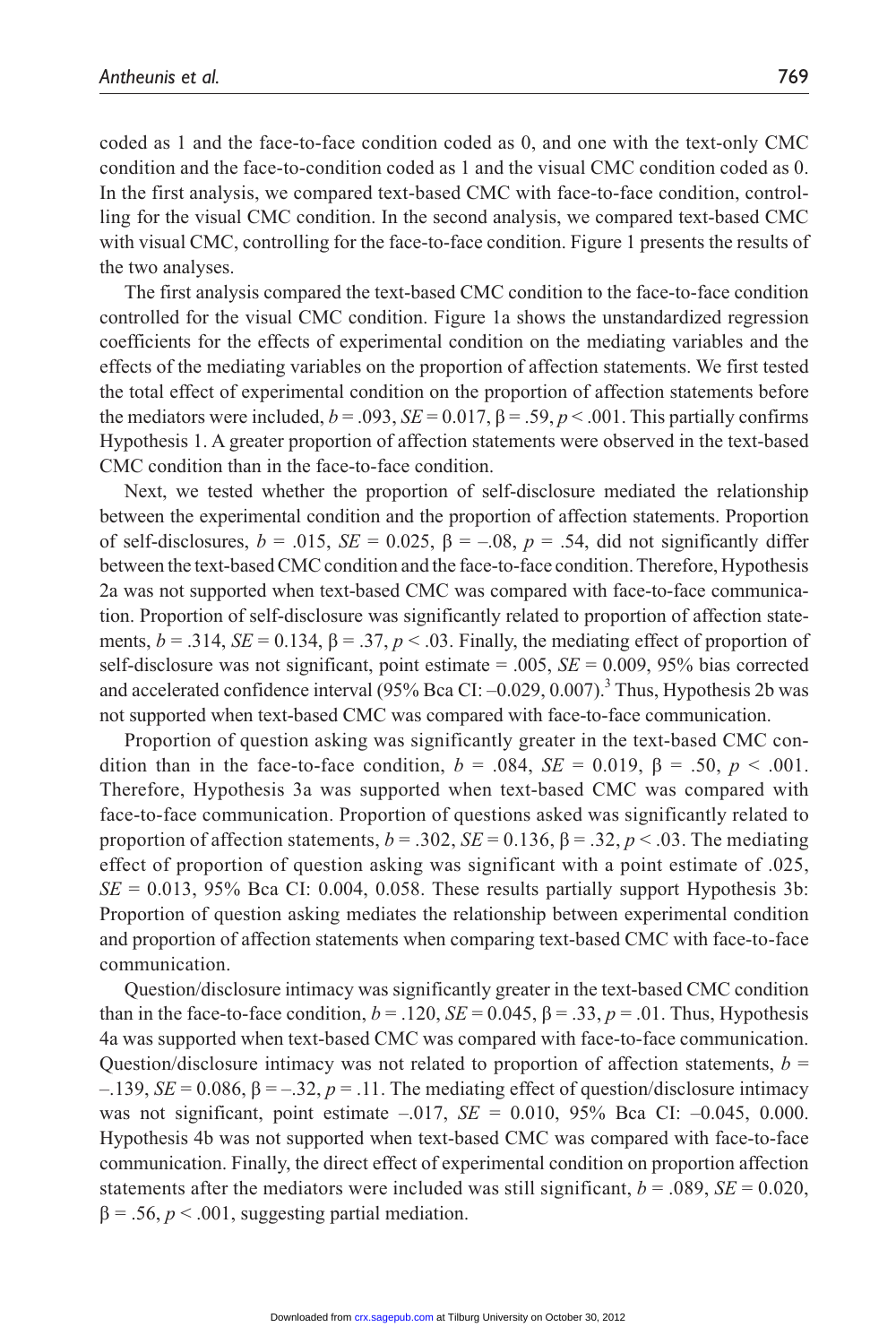

**Figure 1.** Uncertainty reduction strategies partially mediating the effect of the three experimental conditions on statements of affection. Self-disclosure, question asking, and statements of affection refer to the arc-sine transformation of the square root of the proportions for these variables. Path coefficients represent unstandardized regression weights; "c" is the total effect of experimental condition on statements of affection before inclusion of the mediators, and "c" is the direct effect of experimental condition on statements of affection after inclusion of the mediators Note:  $n = 81$ . \**p* < .05. \*\**p* < .01. \*\*\**p* < .001.

The second analysis compared text-based CMC versus face-to-face condition controlled for the visual CMC condition (see Figure 1b). No relationship was found between the experimental condition and the proportion of affection statements,  $b = .015$ ,  $SE = 0.017$ ,  $\beta = .09$ ,  $p = 0.39$ , indicating a lack of difference between the text-based CMC and the visual CMC condition in the proportion of affection statements. None of the mediating variables significantly differed between the text-based CMC condition and the visual CMC condition, with all |β|'s < .09, *p*'s > .5. Finally, none of the indirect effects explaining the relationship between experimental condition and proportion of affection statements were significant, with all 95% Bca CIs containing zero. In sum, no differences in any of the mediating or dependent variables were observed between the text-based CMC and the visual CMC condition.

# *Temporal Analysis*

To further investigate the causal effects of our mediating variables on proportion of affection statements, we conducted a mediation analysis with temporally ordered variables. Since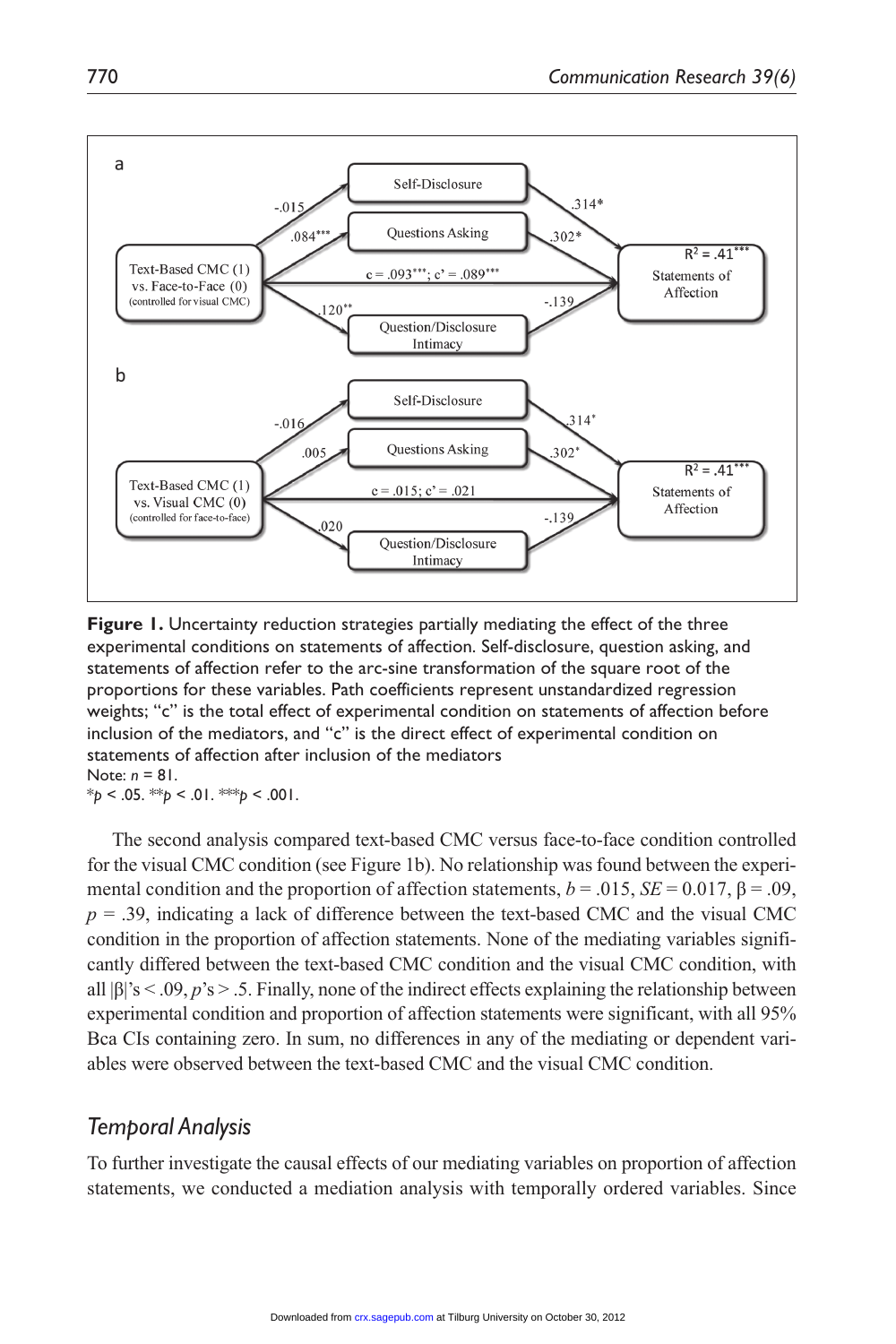the data were logged and analyzed over the course of the conversation, it is possible to disentangle the causal and temporal order of influence. More specifically, proportion of questions asked in the first phases of the interaction should predict proportion of affection statements in the later phases of the interaction. The previous analysis revealed no significant differences of any of the mediating and dependent variables between the text-only CMC and the visual CMC conditions. Therefore, for the following analyses, participants' scores in both CMC conditions were collapsed and compared with the face-to-face condition.

To conduct the temporal analysis, each dyad's conversation was split into two equal halves. Next, we created separate variables measuring the proportion of self-disclosures, proportion of questions asked, question/disclosure intimacy, and proportion of verbal affection statements for both the first and the second half of the conversation, again using the arc-sine transformations of the square root of the proportions. Finally, we investigated whether the proportion of self-disclosures, questions asked, and question/disclosure intimacy in the first half of the conversation mediated the relationship between the experimental condition and proportion of affection statements in the second half of the conversation. We controlled for proportion of affection statements in the first half of the conversation.

The mediation analysis showed that, before the mediators were included, the total effect of the experimental condition on the proportion of affection statements was significant,  $b = .050$ ,  $SE = 0.024$ ,  $\beta = .23$ ,  $p = .04$ . Thus, a greater proportion of affection statements were observed in the second half of the conversation in the CMC conditions than in the face-to-face condition while controlling for the proportion of affection statements in the first half of the conversation. The direct effect of the experimental condition on the proportion of affection statements in the second half of the conversation, after the mediators were included, was no longer significant,  $b = .035$ ,  $SE = 0.030$ ,  $\beta = .16$ ,  $p = .24$ , indicating full mediation. Figure 2 shows the unstandardized regression coefficients for the effects of experimental condition on the mediating variables in the first half of the conversation as well as the effects of the mediating variables in the first half of the conversation on the proportion of affection statements in the second half of the conversation.

The only significant indirect effect that explained the relationship between the experimental condition and the proportion of affection statements in the second half of the conversation was the effect that ran through the proportion of questions asked in the first half of the conversation, with a point estimate of  $-.044$ ,  $SE = 0.021$ ,  $95\%$  Bca CI:  $-.0093$ ,  $-.0012$ . The two other mediators were not significant predictors of proportion of affection statements in the second half of the conversation, with all 95% Bca CIs containing zero. Finally, the proportion of questions asked in the first half of the conversation did not mediate the relationship between experimental condition and the proportion of affection statements in the first half of the conversation, point estimate  $=$  -0.018,  $SE = 0.018$ ,  $95\%$  Bca CI: -0.055, 0.014. Thus, the proportion of questions asked in the first half of the conversation did not predict the statements of affection in the first half of the conversation. However, it did affect the proportion of affection statements in the second half of the interaction.

In sum, our analyses showed that, compared to the text-based CMC condition and the visual CMC condition, face-to-face condition was characterized by a lower proportion of questions asked and by a lower degree of question/disclosure intimacy. However, only the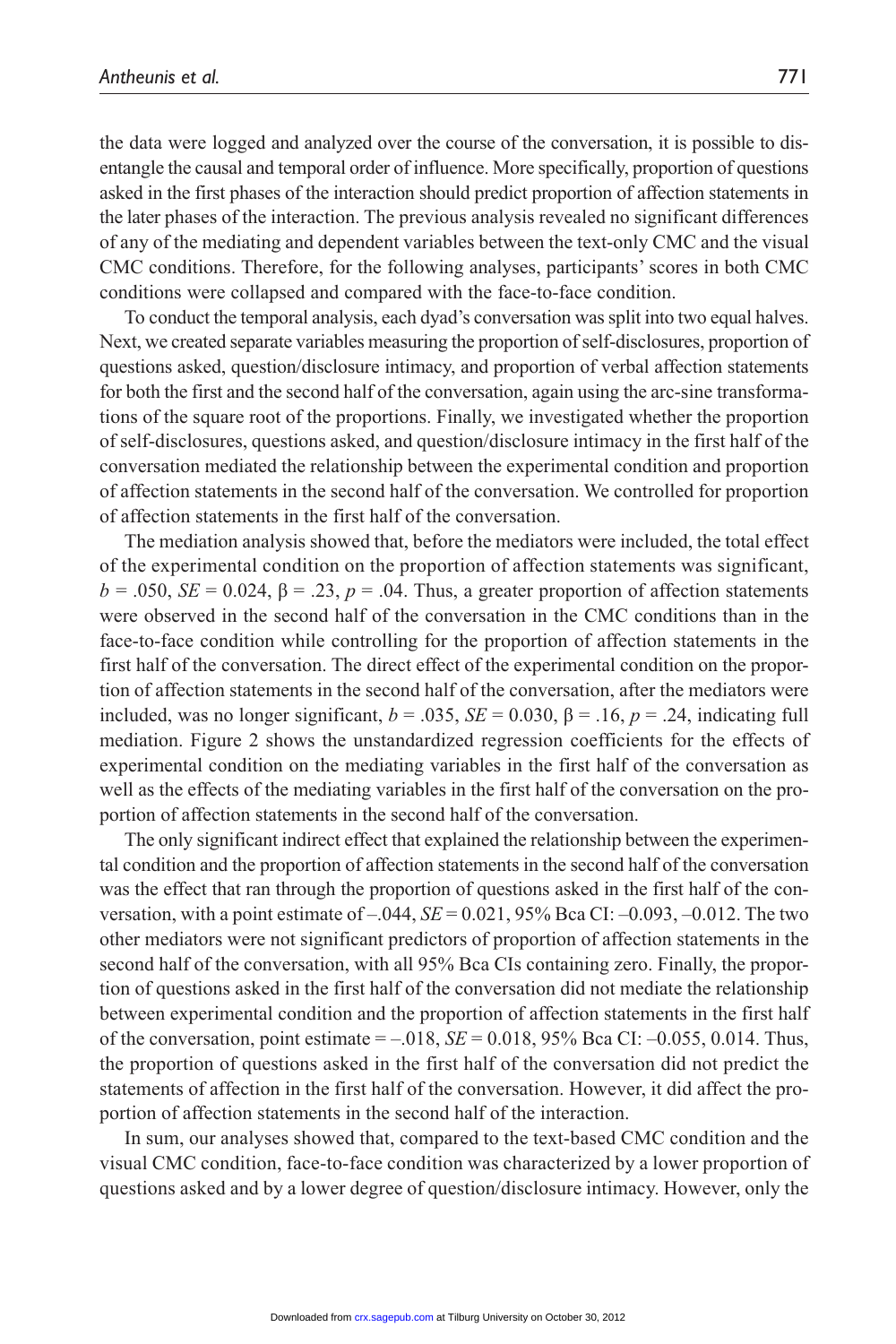

**Figure 2.** Uncertainty reduction strategies in the first half of the conversation partially mediating the effect of the three experimental conditions on statements of affection in the second half of the conversation (controlled for statements of affection in the first half of the conversation). Self-disclosure, question asking, and statements of affection refer to the arc-sine transformation of the square root of the proportions for these variables. Path coefficients represent unstandardized regression weights. "c" is the total effect of experimental condition on proportion of statements of affection before inclusion of the mediators, and "c'" is the direct effect of experimental condition on proportion of statements of affection after inclusion of the mediators Note:  $n = 81$ .  $*_{p}$  < .05.  $*_{p}$  < .01.  $*_{p}$  < .001.

proportion of questions asked significantly mediated the relationship between the experimental conditions and the proportion of affection statements. No differences emerged between the effects of the text-based CMC condition and the visual CMC condition on any of the mediating or dependent variables.

# **Discussion**

The goal of this study was to investigate the mechanisms by which CMC users adapt to the absence of nonverbal cues by using language-based strategies to reduce uncertainty. Our first hypothesis concerned the effect of communication channel on verbal statements of affection. In line with our expectations, our results showed that CMC interactants revealed more verbal statements of affection than face-to-face interactants. However, the proportion of affection statements did not differ between the text-only and visual CMC condition.

Second, we investigated three interactive uncertainty reduction strategies that may explain how intimate relational communication develops in CMC. Similar to Tidwell and Walther (2002), we found that question/disclosure intimacy and proportion of question asking were greater in CMC than in face-to-face communication. Text-only CMC and visual CMC interactants asked relatively more questions than face-to-face interactants. Moreover, textonly CMC and visual CMC interactants exhibited more intimate self-disclosures and asked more intimate questions than face-to-face interactants did. Contrary to earlier research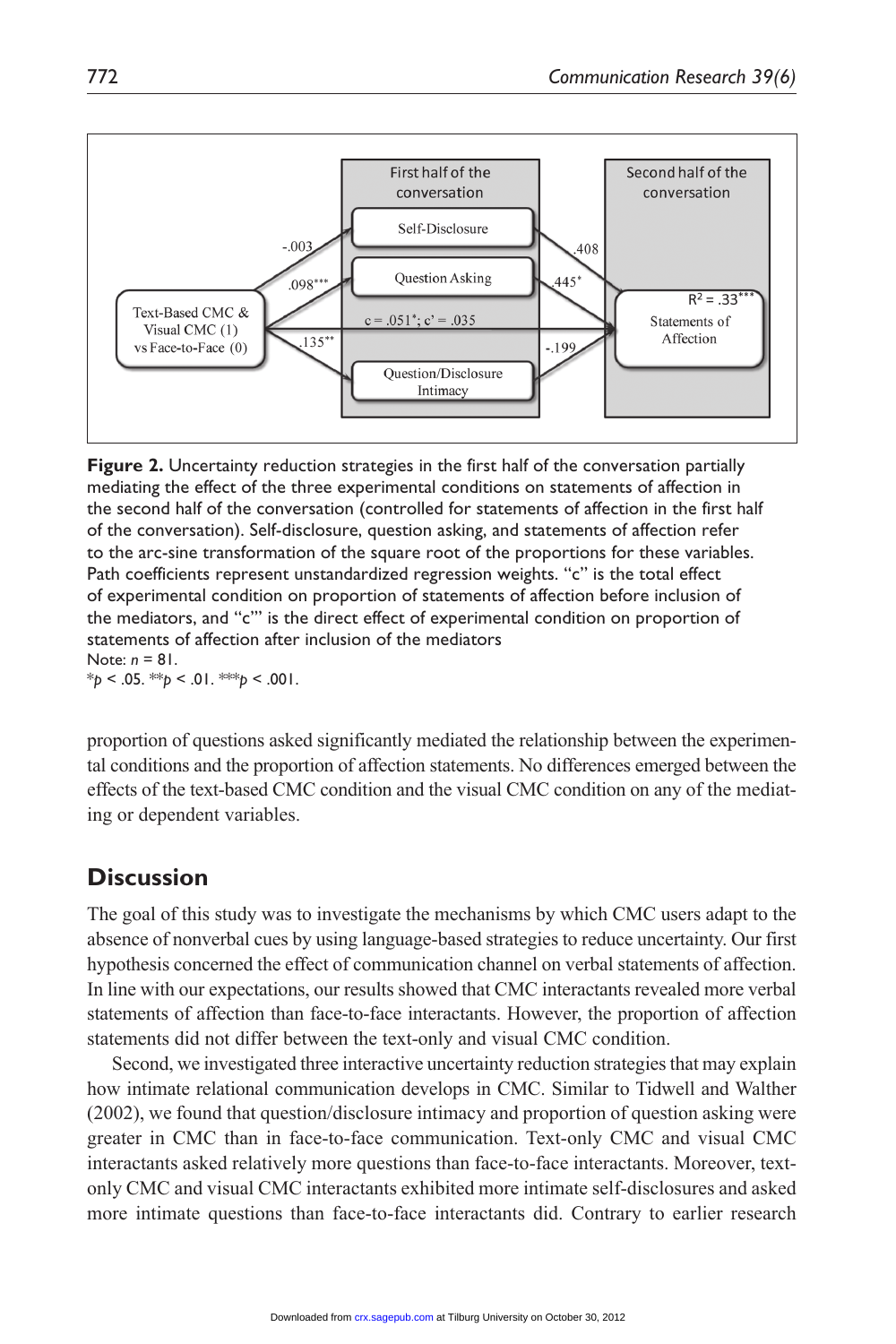(Bargh et al., 2002; Coleman et al., 1999; Joinson, 2001; Tidwell & Walther, 2002), we did not find an effect of the communication channel on the proportion of self-disclosure. A possible explanation may be that participants in our study could not leave the conversation before the time limit exceeded. Moreover, we asked interaction partners to get to know each other. Our discussion task, therefore, was a self-disclosure task. This may have resulted into conversation partners killing time with superficial self-disclosures.

Of the potential mediators we identified, only question asking mediated the relationship between the communication channel and verbal statements of affection. Conversation partners who asked relatively more questions in the first half of the conversation produced relatively more statements of affection in the second half of the conversation. These results suggest that self-disclosure or question/disclosure intimacy do not result in conversation partners uttering statements of affection in CMC. Rather, it might be the interest of the conversation partner (as indicated by the questions asked) that stimulates these verbal statements of affection. After all, positive verbal attention by showing interest in early stages of relationship formation can have powerful effects on interpersonal attraction (Albada, Knapp, & Theune, 2002).

Question asking in the first half of the conversation significantly predicted verbal statements of affection in the second half of the conversation, but not in the first half of the conversation. These results show that a certain level of uncertainty reduction must occur before interaction partners start to verbally communicate affection to each other. This is in line with URT, which proposes that nonverbal affection statements increase as uncertainty decreases (Berger & Calabrese, 1975). Verbal statements of affection may thus play a similar role in CMC as nonverbal affection statements do in face-to-face communication.

These results provide an interesting view on the processes that may explain interpersonal attraction in CMC. To date, many studies attribute increased attraction in CMC to increased levels of self-disclosure (e.g., Antheunis et al., 2007; Valkenburg & Peter, 2009). Less attention has been paid to question asking as an alternative uncertainty reduction strategy. Therefore, it may be that self-disclosure does not reduce uncertainty per se, but rather that the process of question asking and the self-disclosure procured from it result in a reduction of uncertainty. Therefore, it may be that question asking may be the main driving force in reducing uncertainty in CMC. Future research should investigate the role of question asking in the formation of interpersonal attraction in CMC versus face-to-face settings.

# *The Role of Reduced Nonverbal Cues*

We observed no differences in verbal statements of affection between the text-only CMC condition and the visual CMC condition. It seems that the presence of a visual channel in the form of facial features and facial expressions does not reduce uncertainty in initial interactions to such an extent that it diminishes the need for interactive uncertainty reduction strategies. Therefore, the question remains which channels exactly trigger other uncertainty reduction processes, such as active and passive strategies, which in turn reduce the need for interactive uncertainty reduction strategies. Future research should explore our findings by paying closer attention to the effects of cue-richer versus cue-poorer CMC applications on impression formation in CMC and the mechanisms underlying them.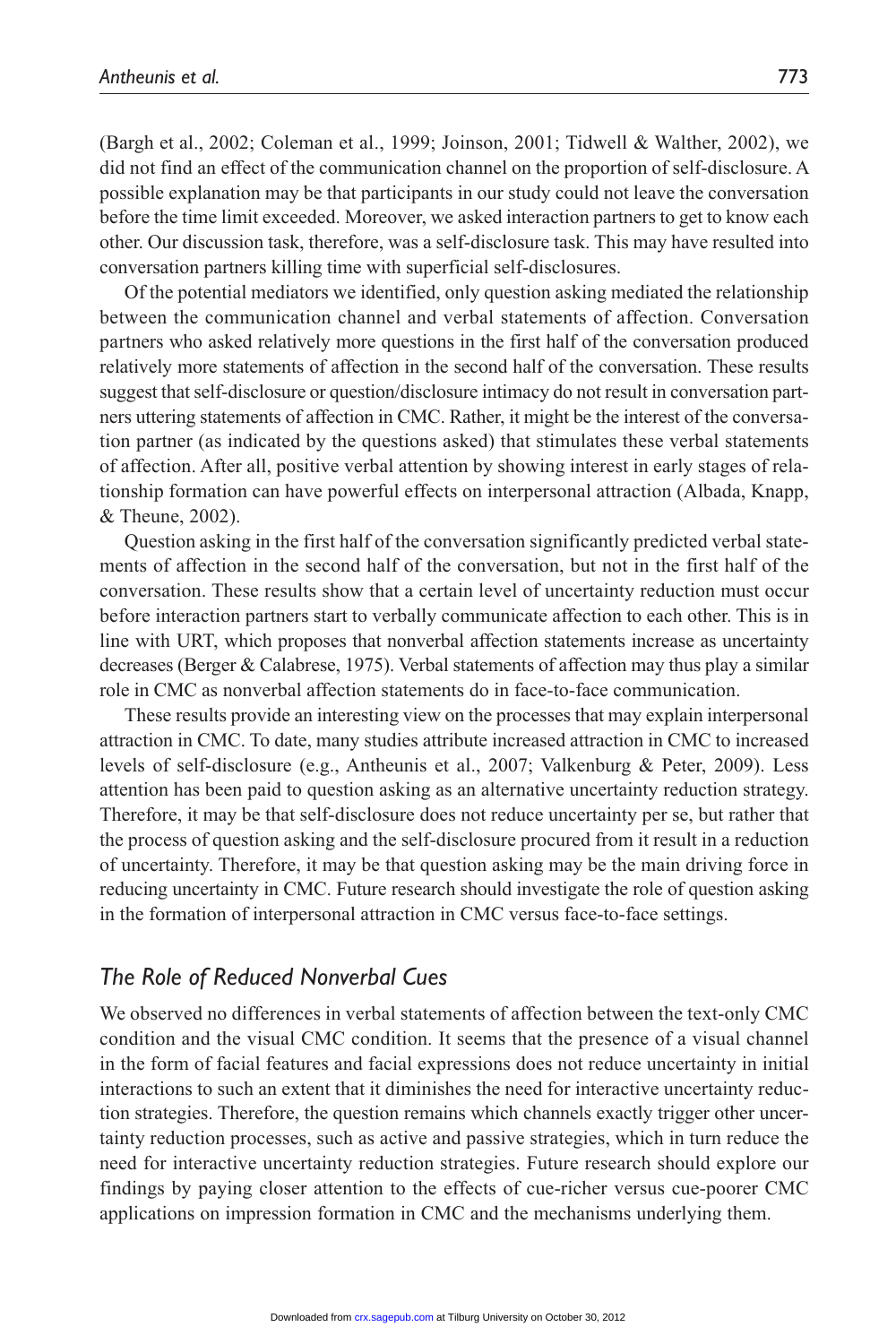One set of cues specifically warrant extra investigation. Our study did not include communication in which conversation partners communicated using *audio-*visual CMC. However, audio cues may play an important additional role in reducing uncertainty about others. According to Lombard and Ditton (1997), audio cues elicit increased presence in many circumstances. This increased presence might reduce uncertainty about others and thus hamper the use of interactive uncertainty reduction strategies. Research has found that the presence of audio cues and the absence of visual cues stimulate different communicative processes and social judgments (e.g., Burgoon et al., 2002; Chilcoat & DeWine, 1985; Munzer & Holmer, 2009). However, to our knowledge, no studies have investigated the use of uncertainty reduction processes in audio-visual or audio-only communication. This is an important area of investigation for future research.

An alternative explanation is that the webcam stream may have offered too little information to reduce uncertainty. Although most participants in the visual CMC condition made reference to the webcam stream, and the webcam stream itself was of high quality, it could be that participants were so absorbed in the conversation that they did not notice the visual channel to such an extent as to reduce uncertainty.

#### *Theoretical Implications*

The main goal of our article was to specify the language-based strategies that CMC interactants employ to reduce uncertainty in reduced-cues interactions. The combination between SIP theory and URT has not been investigated very much in earlier research. This study adds to SIP theory by specifying the uncertainty reduction mechanisms that may be at work in CMC interactions. Therefore, our study has several theoretical implications. First, this study extends SIP theory by specifying the strategies that conversation partners use in order to reduce uncertainty in limited-cue interactions. SIP theory poses that in the absence of nonverbal cues that may normally be used to convey relational information, CMC users adapt to the remaining communicative cues––language and textual display––to form impressions of each other (e.g., Tidwell & Walther, 2002; Walther, 1992). Our study showed that question asking is an important mechanism by which uncertainty is reduced in CMC. Moreover, the greater proportion of questions asked in a CMC conversation seems to affect proportion of verbal affection statements, which may signify interpersonal attraction in CMC (Walther et al., 2005). Question asking may thus be an important mechanism through which uncertainty is reduced and impressions are formed in CMC.

Second, the results of this study also underline the value of URT in CMC research, particularly the contribution that URT makes to SIP theory (Walther, 1992). As SIP theory proposes, we showed that, in absence of nonverbal cues, conversation partners revert to language-based strategies to reduce uncertainty. In CMC, these language-based strategies take the form of the interactive uncertainty reduction strategies as proposed by URT, that is, more and deeper self-disclosure and question asking. URT may, therefore, be a valuable theory in explaining the mechanisms that underlie CMC outcomes, such as interpersonal attraction. Most CMC research focuses on the sender tactics used in CMC, such as selfpresentation, and on the receivers' impressions of these sender tactics (Walther, 1996).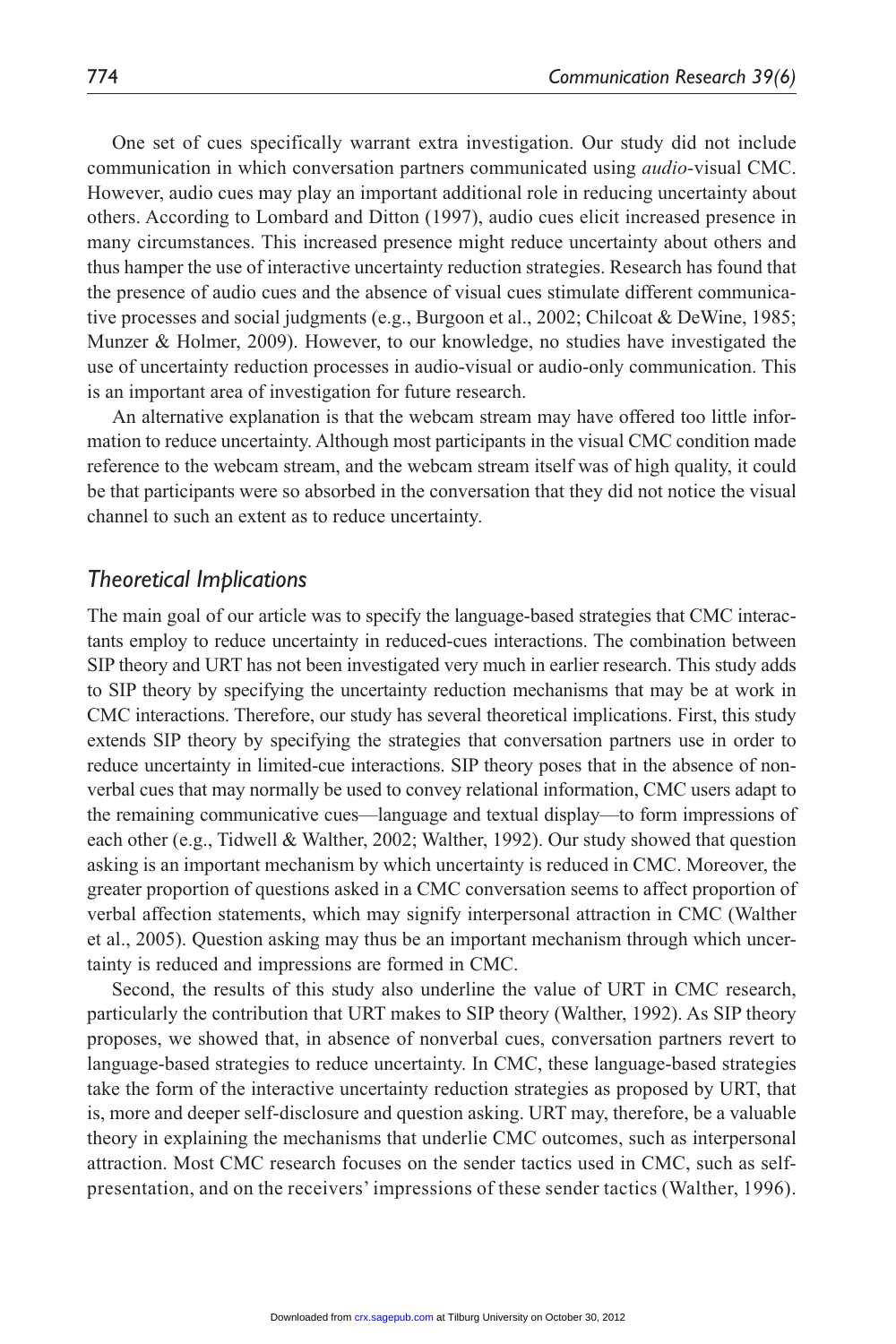According to the hyperpersonal approach, the receiver forms attributions of the sender on the basis of the information given off by the sender. SIP and URT provide a useful addition to this view in explaining the strategies that may be *actively* employed by a receiver in the interpersonal perception process. Future research may investigate whether uncertainty reduction processes also play a role in explaining uses and effects of other online technologies, such as social networking sites (Antheunis et al., 2010).

# **Limitations and Suggestions for Further Research**

Although our study may improve our understanding of how CMC users adapt to the absence of nonverbal cues by using language-based strategies and its effects on verbal statements of affection, our study is not without limitations. First, in our study, we relied on content analytic data to study interactive uncertainty reduction mechanism and their possible effects on verbal statements of affection. We showed that in reduced-cue settings, the use of interactive uncertainty reduction strategies, specifically question asking, led to a greater proportion of verbal statements of affection. Future research should also investigate the perceptions that conversations partners have about each other, such as their perceptions about uncertainty reduction and perceptions of interpersonal attraction and mutual affection.

Second, we examined only short-term initial interactions. Although impressions of the outcome of a relationship are usually made in the earliest moment of an interaction (Sunnafrank, 1986; Sunnafrank & Ramirez, 2004), it would be interesting to investigate how these initial interactions develop. For example, if initial affection is greater between partners who met in CMC settings, this may affect relationship development in subsequent CMC or face-to-face communication (see McKenna et al., 2002; Walther, 1995). Gibbs, Ellison, and Heino (2006), for example, found that self-disclosure on dating sites is an important predictor of perceived relational success. Therefore, future research should expand on our findings by investigating the prolonged effects of CMC communication and the role of the uncertainty reduction strategies in later stages of a relationship.

Third, in the current study we did not analyze nonverbal behavior in the visual CMC condition and the face-to-face condition. Therefore, we could not investigate the extent to which verbal statements of affection are used as a replacement for nonverbal affection statements. Interpersonal attraction in visual settings is more strongly driven by nonverbal cues than by verbal cues (Walther et al., 2005). In mixed settings, such as visual CMC conditions, where interactants have both access to nonverbal and verbal cues, interactants could potentially use active, passive, and interactive uncertainty reduction strategies to form impressions of each other. Investigating uncertainty reduction strategies in these settings would help further the understanding of the exact cue sets that trigger certain uncertainty reduction mechanisms and the effects these might have on interpersonal attraction.

# **Conclusion**

The goal of this study was to investigate the mechanisms by which CMC users adapt to the absence of nonverbal cues by using language-based strategies to reduce uncertainty. Our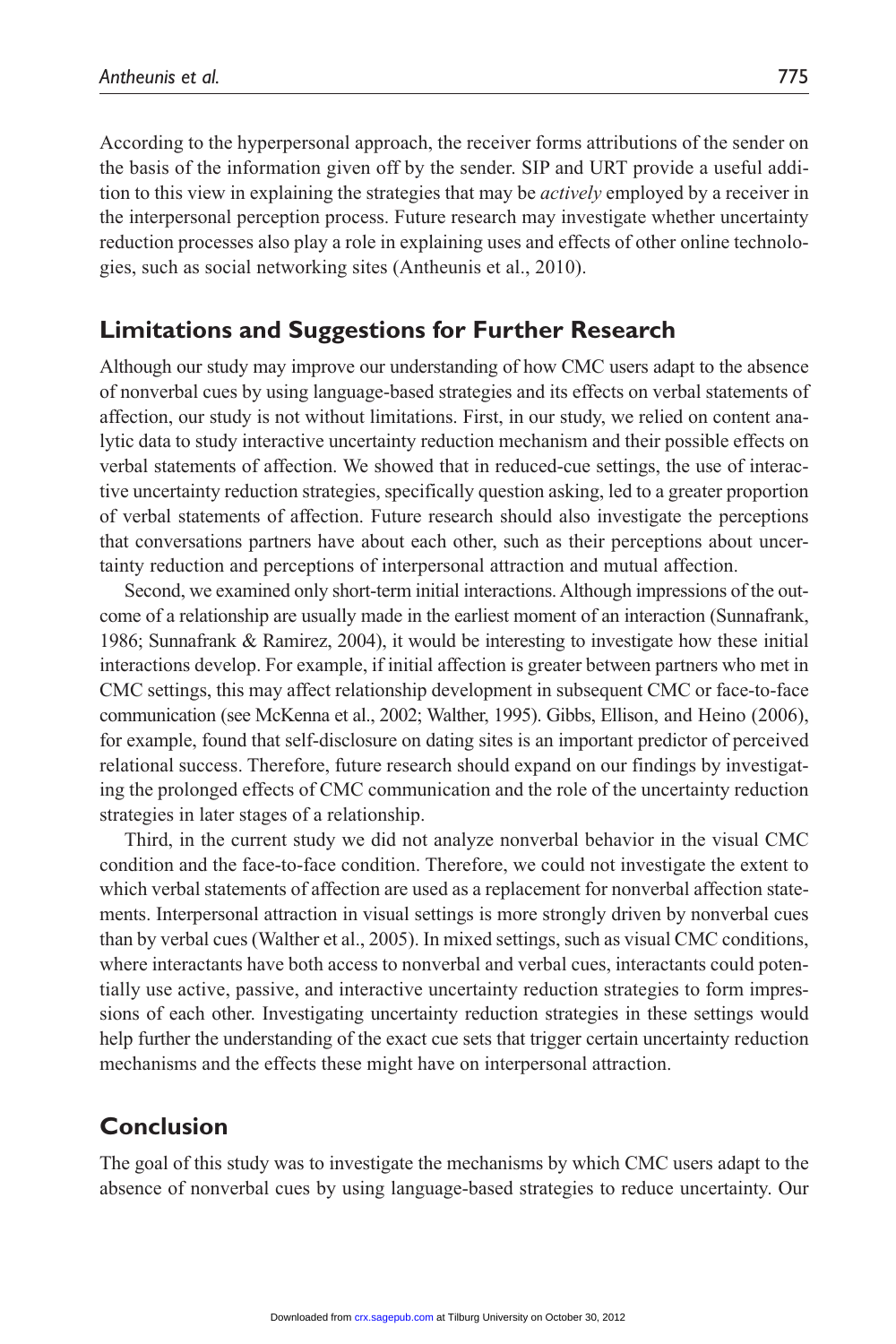results showed that, in initial interactions, the relative amount of questions asked and question/ disclosure intimacy were higher in CMC than in face-to-face communication. Moreover, proportion of question asking mediated the relationship between the different communication channels and verbal statements of affection. This study provided additional support for SIP theory by specifying the role of different uncertainty reduction mechanisms that may be employed online and showed that question asking may especially be an important uncertainty reduction mechanism in CMC interactions.

## **Acknowledgment**

The authors would like to thank the anonymous reviewers for their insightful comments on earlier drafts of this article.

# **Declaration of Conflicting Interests**

The authors declared no potential conflicts of interest with respect to the research, authorship, and/or publication of this article.

## **Funding**

This study was funded by a grant from the Dutch National Science Foundation (NWO) awarded to the third author.

### **Notes**

- 1. We also analyzed our results using the individual-level data, partialing out any interdependency effects using the mixed procedure in SPSS and Baron and Kenny's (1986) approach to test for mediation. First, we assessed the direct effect of condition on statements of affection. Next, we assessed the effects of condition on all of the mediating variables. Finally, we tested the mediating effects by using condition as a fixed factor and all mediating variables as covariates in the analysis. These analyses revealed similar results as our analysis on the group-level data.
- 2. Because of the way the utterance breaks needed to be coded, we could only use percentage agreement as a statistic of intercoder agreement. Only three situations could occur when two coders (A & B) split a conversation in utterance breaks: Coders A and B could (a) agree on the place of the utterance break; (b) Coder A had an utterance break, but Coder B did not; or (c) Coder B had an utterance break, but Coder A did not. There was no situation possible where both Coder A and Coder B would *not* place an utterance break. If we were to calculate Cohen's Kappa using this data, this would yield a Kappa of .00 because of the empty cell (i.e., a situation in which both coders disagreed). This is caused by Kappa's way of taking into account chance agreement (see Lombard et al., 2002, p. 592). All other intercoder agreement statistics have similar corrections. Therefore, we could only use the percentage agreement as a measure of intercoder agreement.
- 3. The indirect effect is significant when the confidence interval does not contain zero.

### **References**

Afifi, W. A., & Metts, S. (1998). Characteristics and consequences of expectation violation in close relationships. *Journal of Social and Personal Relationships, 15*, 365-392.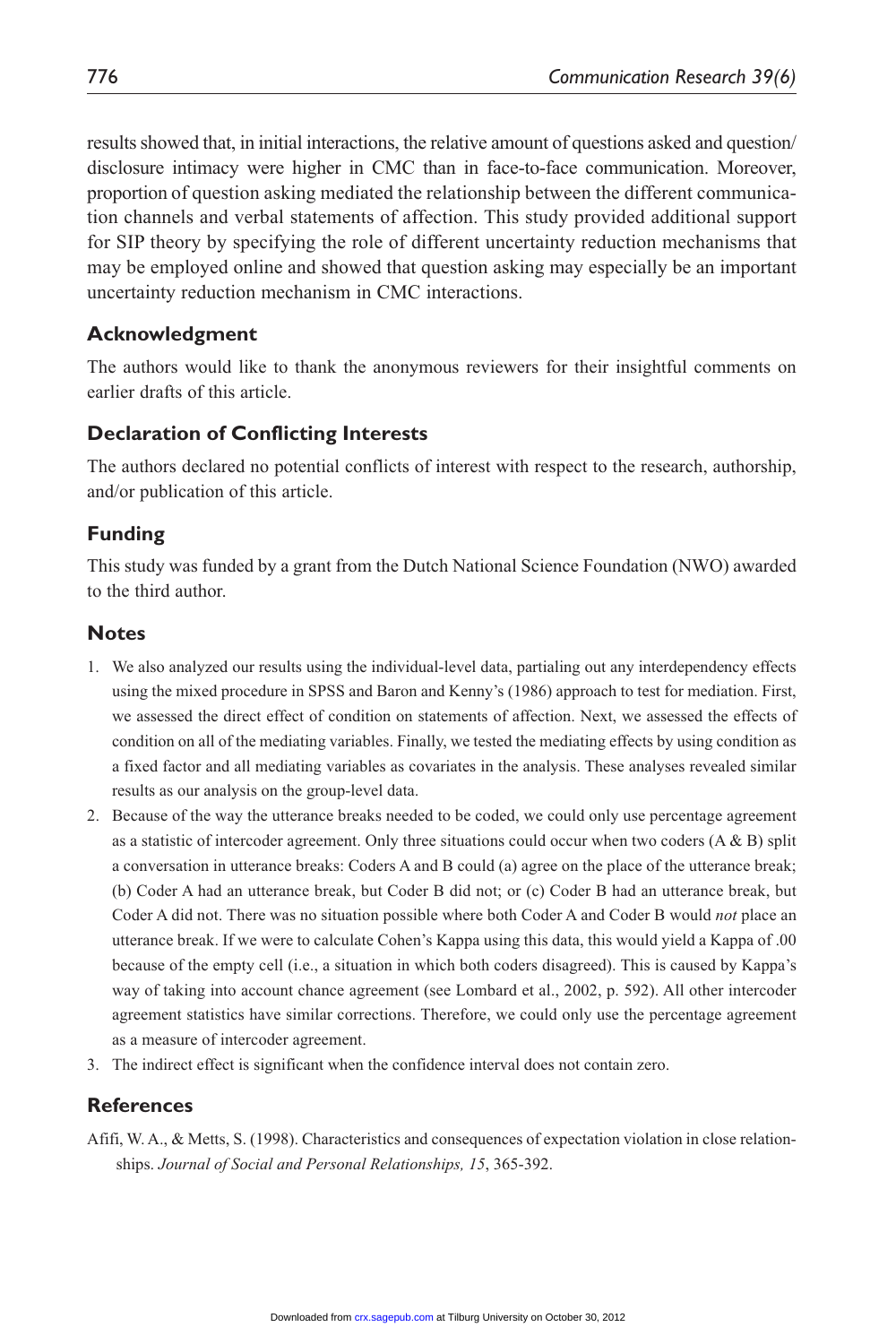- Albada, K. F., Knapp, M. L., & Theune, K. E. (2002). Interaction appearance theory: Changing perceptions of physical attractiveness through social interaction. *Communication Theory, 12*, 8-40.
- Alferes, V. R., & Kenny, D. A. (2009). SPSS programs for the measurement of nonindependence in standard dyadic designs. *Behavior Research Methods, 41*, 47-54.
- Altman, I., & Taylor, D. A. (1973). *Social penetration: The development of interpersonal relationships*. New York, NY: Holt, Rinehart and Winston.
- Antheunis, M. L., Valkenburg, P. M., & Peter, J. (2007). Computer-mediated communication and interpersonal attraction: An experimental test of two explanatory hypotheses. *CyberPsychology & Behavior, 10*, 831-836.
- Antheunis, M. L., Valkenburg, P. M., & Peter, J. (2010). Getting acquainted through social networking sites: Testing a model of online uncertainty reduction and social attraction. *Computers in Human Behavior, 26*, 100-109.
- Bargh, J. A., McKenna, K. Y., & Fitzsimons, G. M. (2002). Can you see the real me? Activation and expression of the "true self" on the Internet. *Journal of Social Issues, 58*, 33-48.
- Baron, R. M., & Kenny, D. A. (1986). The moderator-mediator variable distinction in social psychological research: Conceptual, strategic, and statistical considerations. *Journal of Personality and Social Psychology, 51*, 1173-1182.
- Berg, J. H., & Archer, R. L. (1983). The disclosure-liking relationship: Effects on self-perception, order of disclosure, and topical similarity. *Human Communication Research, 10*, 269-281.
- Berger, C. R., & Calabrese, R. J. (1975). Some explorations in initial interaction and beyond: Toward a developmental theory of interpersonal communication. *Human Communication Research, 1*, 99-112.
- Berger, C. R., Gardner, R. R., Parks, M. R., Schulman, L., & Miller, G. R. (1976). Interpersonal epistemology and interpersonal communication. In G. R. Miller (Ed.), *Explorations in interpersonal communication* (pp. 149-171). Beverly Hills, CA: Sage.
- Burgoon, J. K., Bonito, J. A., Ramirez, A., Dunbar, N. E., Kam, K., & Fischer, J. (2002). Testing the interactivity principle: Effects of mediation, propinquity, and verbal and nonverbal modalities in interpersonal interaction. *Journal of Communication, 52*, 657-677.
- Chelune, G. J. (1975). Studies in behavioral and self-report assessment of self-disclosure. *Dissertation Abstract International, 37*, 453b.
- Chilcoat, Y., & DeWine, S. (1985). Teleconferencing and interpersonal communication perception. *Journal of Applied Communication Research, 18*, 14-32.
- Cohen, J. (1960). A coefficient of agreement for nominal scales. *Educational and Psychological Measurement, 20*, 37-46.
- Coleman, L. H., Paternite, C. E., & Sherman, R. C. (1999). A reexamination of deindividuation in synchronous computer-mediated communication. *Computers in Human Behavior, 15*, 51-65.
- Collins, N. L., & Miller, L. C. (1994). Self-disclosure and liking: A meta-analytic review. *Psychological Bulletin, 116*, 457-475.
- Cooper, A., & Sportolari, L. (1997). Romance in cyberspace: Understanding online attraction. *Journal of Sex Education and Therapy, 22*, 7-14.
- Derlega, V. J., Metts, S., Petronio, S., & Margulis, S. T. (1993). *Self-disclosure*. Newbury Park, CA: Sage.
- Dindia, K. (1983). Reciprocity of self-disclosure: A sequential analysis. In M. Burgoon (Ed.), *Communication yearbook 6* (pp. 506-528). Beverly Hills, CA: Sage.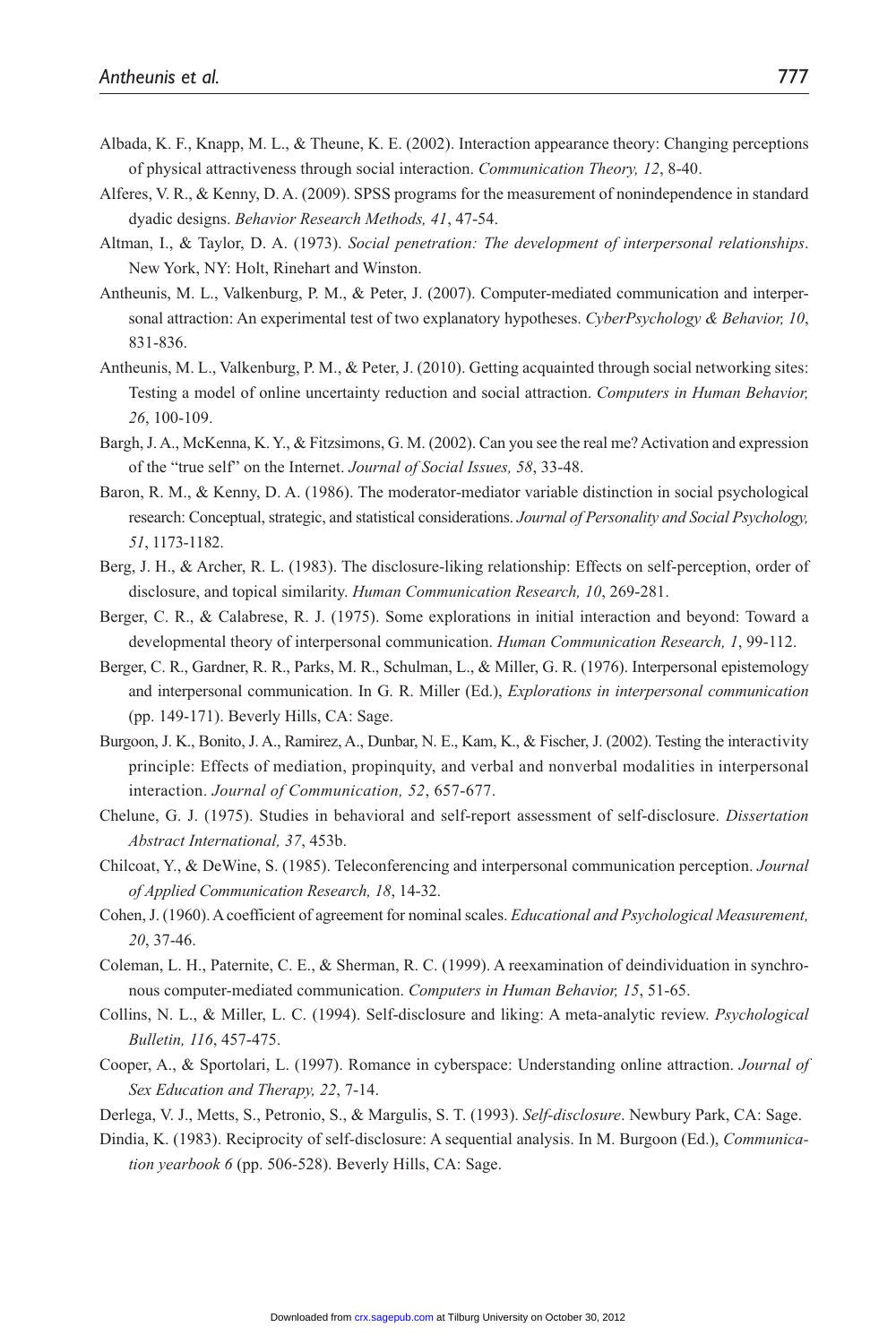- Dindia, K., & Allen, M. (1992). Sex-differences in self-disclosure: A meta-analysis. *Psychological Bulletin, 112*, 106-124.
- Douglas, W. (1990). Uncertainty, information-seeking, and liking during initial interaction. *Western Journal of Speech Communication, 54*, 66-81.
- Douglas, W. (1994). The acquaintanceship process: An examination of uncertainty, information seeking, and social attraction during initial conversation. *Communication Research, 21*, 154-176.
- Frank, M. G., & Gilovich, T. (1989). Effect of memory perspective on retrospective causal attributions. *Journal of Personality and Social Psychology, 57*, 399-403.
- Gibbs, J. L., Ellison, N. B., & Heino, R. D. (2006). Self-presentation in online personals: The role of anticipated future interaction, self-disclosure, and perceived success in Internet dating. *Communication Research, 33*, 152-177.
- Gibbs, J. L., Ellison, N. B., & Lai, C.-H. (2011). First comes love, then comes Google: An investigation of uncertainty reduction strategies and self-disclosure in online dating. *Communication Research, 38*, 70-100.
- Grotevant, H. D., & Cooper, C. R. (1986). Individuation in family relationship: A perspective on individual differences in the development of identity and role taking in adolescence. *Human Development, 29*, 82-100.
- Hacker, H. M. (1981). Blabbermouths and clams: Sex differences in self-disclosure in same-sex and crosssex friendship dyads. *Psychology of Women Quarterly, 5*, 385-401.
- Hair, J. F., Black, B., Babin, B., Anderson, R. E., & Tatham, R. L. (2005). *Multivariate data analysis* (6th ed.). Upper Saddle River, NJ: Prentice Hall.
- Hancock, J. T., & Dunham, P. J. (2001). Impression formation in computer-mediated communication revisited. *Communication Research, 28*, 325-347.
- Hancock, J. T., Landrigan, C., & Silver, C. (2007). Expressing emotion in text. In *Proceedings of the ACM Conference on Human Factors in Computing Systems (CHI 2007)* (pp. 929-932). New York, NY: Association for Computing Machinery.
- Joinson, A. N. (2001). Self-disclosure in computer-mediated communication: The role of self-awareness and visual anonymity. *European Journal of Social Psychology, 31*, 177-192.
- Jourard, S. M. (1971). *Self-disclosure: An experimental analysis of the transparent self*. New York, NY: John Wiley.
- Kenny, D. A. (1995). The effect of non-independence on significance testing in dyadic research. *Personal Relationships, 2*, 67-75.
- Kenny, D. A. (1996). Models of non-independence in dyadic research. *Journal of Social and Personal Relationships, 13*, 279-294.
- Kenny, D. A. (2008). *Dyadic analysis*. Retrieved from http://davidakenny.net/dyad.htm
- Kiesler, S., Siegel, J., & McGuire, T. W. (1984). Social psychological aspects of computer-mediated communication. *American Psychologist, 39*, 1123-1134.
- Laurenceau, J.-P., Feldman Barret, L., & Pietromonaco, P. R. (1998). Intimacy as an interpersonal process: The importance of self-disclosure, partner disclosure, and perceived partner responsiveness in interpersonal exchanges. *Journal of Personality and Social Psychology, 74*, 1238-1251.
- Lea, M., Spears, R., & De Groot, D. (2001). Knowing me, knowing you: Anonymity effects of social identity processes within groups. *Personality and Social Psychology Bulletin, 27*, 526-537.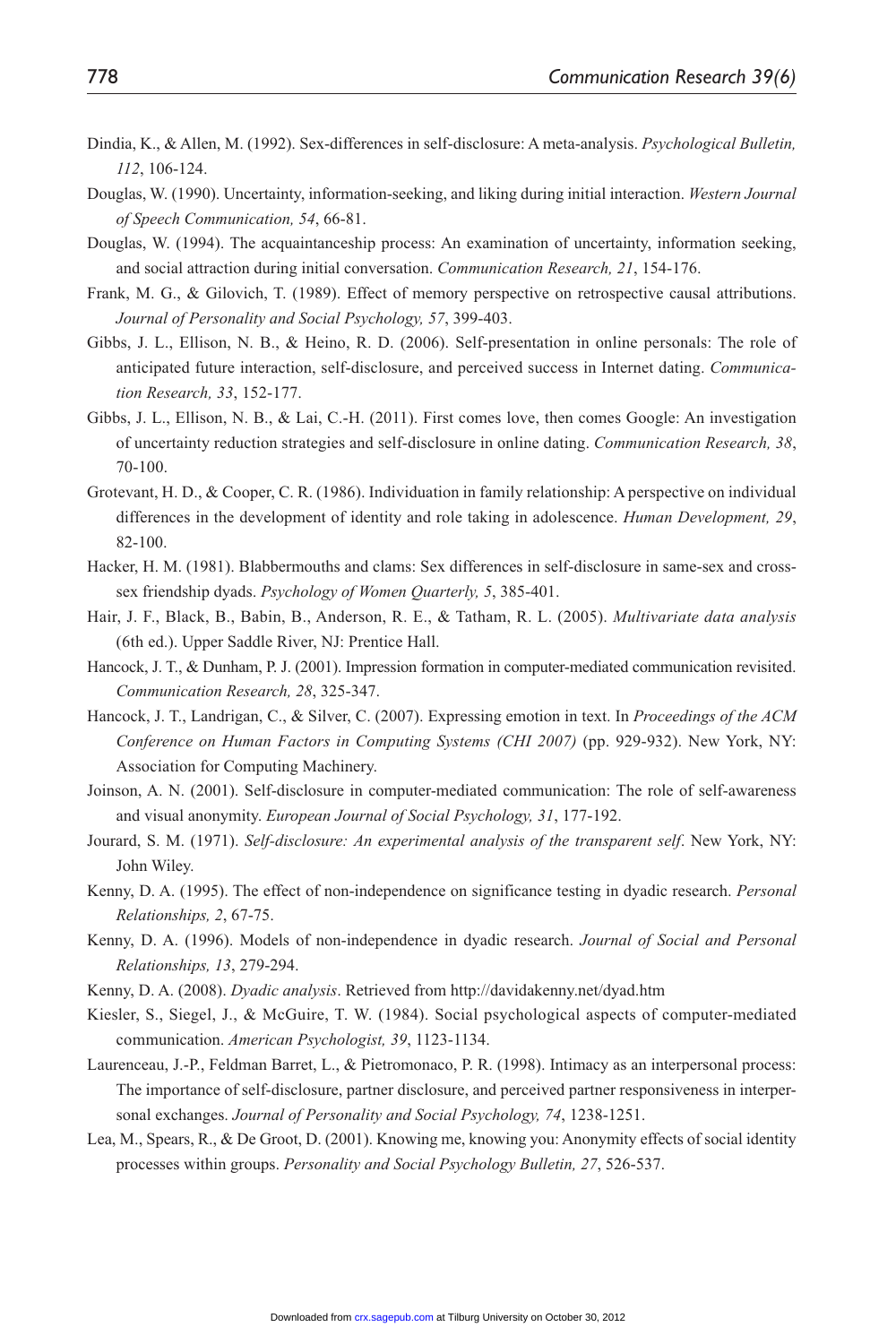- Lombard, M., & Ditton, T. (1997). At the heart of it all: The concept of presence. *Journal of Computer-Mediated Communication, 3*(2). Retrieved from http://jcmc.indiana.edu/vol3/issue2/lombard.html
- Lombard, M., Snyder-Duch, J., & Bracken, C. C. (2002). Content analysis in mass communication: assessment and reporting of intercoder reliability. *Human Communication Research, 28*, 587-604.
- McCroskey, J. C., & McCain, T. A. (1974). The measurement of interpersonal attraction. *Speech Monograph, 41*, 261-266.
- McKenna, K. Y., Green, A. S., & Gleason, M. E. (2002). Relationship formation on the internet: What's the big attraction? *Journal of Social Issues, 58*, 9-31.
- Munzer, S., & Holmer, T. (2009). Bridging the gap between media synchronicity and task performance: Effects of media characteristics on process variables and task performance indicators in an information pooling task. *Communication Research, 36*, 76-103.
- Nowak, K., Watt, J. H., & Walther, J. B. (2005). The influence of synchrony and sensory modality on the person perception process in computer mediated groups. *Journal of Computer-Mediated Communication, 10*(3). Retrieved from http://jcmc.indiana.edu/vol10/issue3/nowak.html
- Parks, M. R., & Floyd, K. (1996). Making friends in cyberspace. *Journal of Communication, 46*, 80-97.
- Pena, J., & Hancock, J. T. (2006). An analysis of instrumental and socio-emotional content in online multi-player videogames. *Communication Research, 33*, 92-109.
- Peter, J., Valkenburg, P. M., & Schouten, A. P. (2007). Precursors of adolescents' use of visual and audio devices during online communication. *Computers in Human Behavior, 23*, 2473-2487.
- Preacher, K. J., & Hayes, A. F. (2008). Asymptotic and resampling strategies for assessing and comparing indirect effects in single and multiple mediator models. *Behavior Research Methods, 40*, 879-891.
- Ramirez, A., Walther, J. B., Burgoon, J. K., & Sunnafrank, M. (2002). Information-seeking strategies, uncertainty and computer-mediated communication: Toward a conceptual model. *Human Communication Research, 28*, 213-228.
- Ramirez, A., & Zhang, S. (2007). When online meets offline: The effect of modality switching on relational communication. *Communication Monographs, 74*, 287-310.
- Reis, H. T., & Shaver, P. (1988). Intimacy as an interpersonal process. In S. Duck (Ed.), *Handbook of personal relationships* (pp. 367-390). New York, NY: John Wiley.
- Scherwitz, L., & Helmreich, R. (1973). Interactive effects of eye contact and verbal content on interpersonal attraction in dyads. *Journal of Personality and Social Psychology, 25*, 6-14.
- Sunnafrank, M. (1986). Predicted outcome value during initial communication: A reformulation of uncertainty reduction theory. *Human Communication Research, 13*, 3-33.
- Sunnafrank, M., & Ramirez, A. (2004). At first sight: Persistent relational effects of get-acquainted conversations. *Journal of Social and Personal Relationships, 21*, 361-379.
- Tidwell, L. C., & Walther, J. B. (2002). Computer-mediated communication effects on disclosure, impressions, and interpersonal evaluations: Getting to know one another a bit at a time. *Human Communication Research, 28*, 317-348.
- Valkenburg, P. M., & Peter, J. (2007). Who visits online dating sites? Exploring some characteristics of online daters. CyberPsychology and Behavior, 10, 849-852.
- Valkenburg, P. M., & Peter, J. (2009). The effects of Instant Messaging on the quality of adolescents' existing friendships: A longitudinal study. *Journal of Communication, 59*, 79-97.